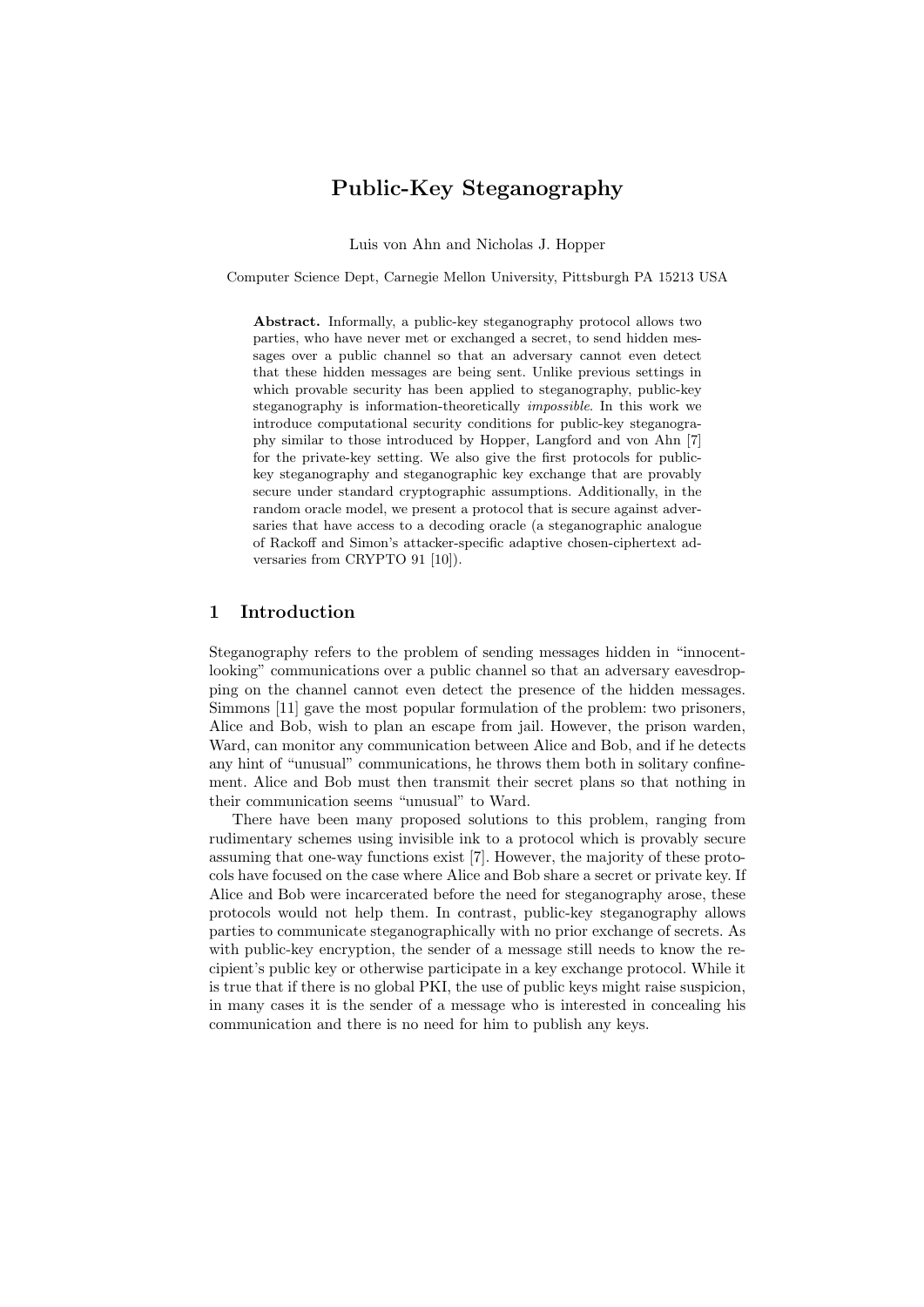In this paper we consider the notion of public-key steganography against adversaries that do not attempt to disrupt the communication between Alice and Bob (i.e., the goal of the adversary is only to detect whether steganography is being used and not to disrupt the communication between the participants). We show that secure public-key steganography exists if any of several standard cryptographic assumptions hold (each of these assumptions implies semantically secure public-key cryptography). We also show that secure steganographic key exchange is possible under the Integer Decisional Diffie-Hellman (DDH) assumption. Furthermore, we introduce a protocol that is secure in the random oracle model against adversaries that have access to a decoding oracle (a steganographic analogue of attacker-specific adaptive chosen-ciphertext adversaries [10]).

Related Work. There has been very little work work on provably secure steganography (either in the private or the public key settings). A critical first step in this field was the introduction of an information-theoretic model for steganography by Cachin [4], and several papers have since given similar models [8, 9, 14]. Unfortunately, these works are limited in the same way that information theoretic cryptography is limited. In particular, in any of these frameworks, secure steganography between two parties with no shared secret is impossible. Hopper, Langford, and von Ahn [7] have given a theoretical framework for steganography based on computational security. Our model will be substantially similar to theirs, but their work addresses only the shared-key setting, which is already possible information-theoretically. Although one of their protocols can be extended to the public-key setting, they do not consider formal security requirements for public-key steganography, nor do they consider the notions of steganographic-key exchange or adversaries that have access to both encoding and decoding oracles.

Anderson and Petitcolas [1], and Craver [5], have both previously described ideas for public-key steganography with only heuristic arguments for security. Since our work has been distributed, others have presented ideas for improving the efficiency of our basic scheme [12] and proposing a modification which makes the scheme secure against a more powerful active adversary [2].

To the best of our knowledge, we are the first to provide a formal framework for public-key steganography and to *prove* that public-key steganography is possible (given that standard cryptographic assumptions hold). We are also the first to consider adversaries that have access to decoding oracles (in a manner analogous to attacker-specific adaptive chosen-ciphertext adversaries [10]); we show that security against such adversaries can be achieved in the random oracle model. We stress, however, that our protocols are not robust against adversaries wishing to render the steganographic communication channel useless. Throughout the paper, the goal of the adversary is detection, not disruption.

### 2 Definitions

**Preliminaries.** A function  $\mu : \mathbb{N} \to [0,1]$  is said to be *negligible* if for every  $c > 0$ , for all sufficiently large n,  $\mu(n) < 1/n^c$ . We denote the length (in bits)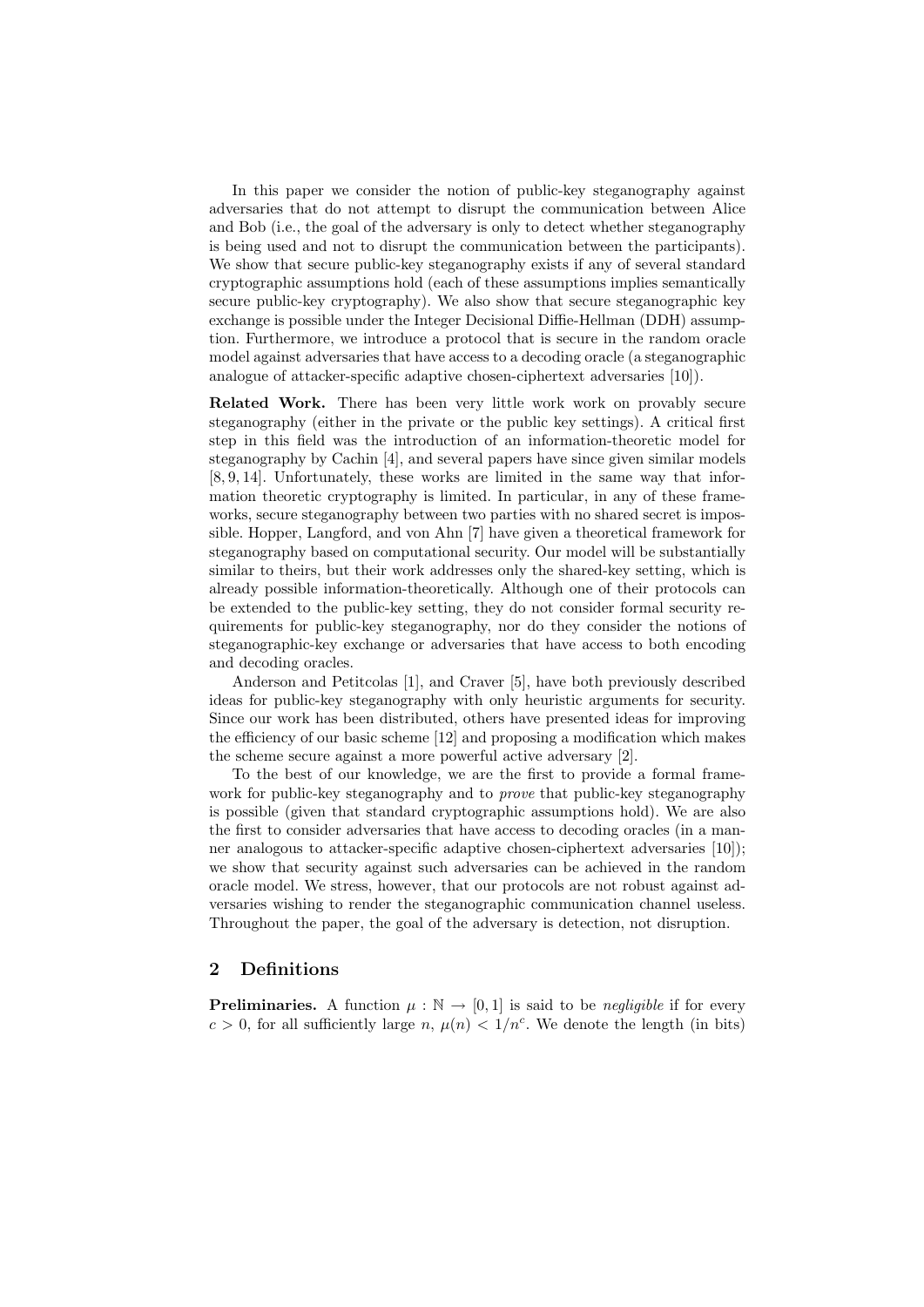of a string or integer s by |s|. The concatenation of string  $s_1$  and string  $s_2$  will be denoted by  $s_1||s_2$ . We also assume the existence of efficient, unambiguous *pairing* and un-pairing operations, so  $(s_1, s_2)$  is not the same as  $s_1||s_2$ . We let  $U_k$  denote the uniform distribution on k bit strings. If X is a finite set, we let  $U(X)$  denote the uniform distribution on X.

If  $\mathcal C$  is a distribution with finite support X, we define the *minimum entropy* of C,  $H_{\infty}(\mathcal{C})$ , as  $H_{\infty}(\mathcal{C}) = \min_{x \in X} {\log_2(1/\Pr_{\mathcal{C}}[x])}$ . We say that a function  $f: X \to \{0,1\}$  is  $\epsilon$ -biased if  $|\Pr_{x \leftarrow C}[f(x) = 0] - 1/2| < \epsilon$ . We say f is unbiased if f is  $\epsilon$ -biased for  $\epsilon$  a negligible function of the appropriate security parameter. We say f is perfectly unbiased if  $Pr_{x \leftarrow C}[f(x) = 0] = 1/2$ .

Integer Decisional Diffie-Hellman. Let  $P$  and  $Q$  be primes such that  $Q$ divides  $P-1$ , let  $\mathbb{Z}_P^*$  be the multiplicative group of integers modulo P, and let  $g \in \mathbb{Z}_P^*$  have order  $\dot{Q}$ . Let **A** be an adversary that takes as input three elements of  $\mathbb{Z}_P^*$  and outputs a single bit. Define the *DDH advantage of* **A** over  $(g, P, Q)$ as:

$$
\mathbf{Adv}_{g,P,Q}^{\mathsf{ddh}}(\mathbf{A}) = \begin{vmatrix} P_{r} \left[ \mathbf{A}_{r}(g^{a}, g^{b}, g^{ab}) = 1 \right] - P_{a,b,c,r} \left[ \mathbf{A}_{r}(g^{a}, g^{b}, g^{c}) = 1 \right] \end{vmatrix},
$$

where  $A_r$  denotes the adversary **A** running with random tape r, a, b, c are chosen uniformly at random from  $\mathbb{Z}_Q$  and all the multiplications are over  $\mathbb{Z}_P^*$ . Define the DDH insecurity of  $(g, P, Q)$  as  $\mathbf{InSec}_{g,P,Q}^{\mathsf{ddh}}(t) = \max_{\mathbf{A}\in\mathcal{A}(t)} \left\{ \mathbf{Adv}_{g,P,Q}^{\mathsf{ddh}}(\mathbf{A}) \right\},$ where  $A(t)$  denotes the set of adversaries **A** that run for at most t time steps.

Trapdoor One-way Permutations. A trapdoor one-way permutation family  $\Pi$  is a sequence of sets  $\{\Pi_k\}_k$ , where each  $\Pi_k$  is a set of bijective functions π:  $\{0,1\}^k \to \{0,1\}^k$ , along with a triple of algorithms  $(G, E, I)$ .  $G(1^k)$  samples an element  $\pi \in \Pi_k$  along with a *trapdoor*  $\tau$ ;  $E(\pi, x)$  evaluates  $\pi(x)$  for  $x \in \{0, 1\}^k$ ; and  $I(\tau, y)$  evaluates  $\pi^{-1}(y)$ . For a PPT **A** running in time  $t(k)$ , denote the advantage of **A** against  $\Pi$  by

$$
\mathbf{Adv}_{\Pi}^{\mathsf{ow}}(\mathbf{A},k) = \Pr_{(\pi,\tau) \leftarrow G(1^k), x \leftarrow U_k} [\mathbf{A}(\pi(x)) = x] .
$$

Define the insecurity of  $\Pi$  by  $\mathbf{InSec}_\Pi^{\mathsf{ow}}(t,k) = \max_{\mathbf{A}\in\mathcal{A}(t)} {\mathbf{A}\mathbf{dv}_\Pi^{\mathsf{ow}}(\mathbf{A},k)}$ , where  $\mathcal{A}(t)$  denotes the set of all adversaries running in time  $t(k)$ . We say that  $\Pi$  is a trapdoor one-way permutation family if for every probabilistic polynomial-time (PPT) **A**,  $\mathbf{Adv}_{\Pi}^{\mathsf{ow}}(\mathbf{A}, k)$  is negligible in k.

### 3 Channels

We seek to define steganography in terms of indistinguishability from a "usual" or innocent-looking distribution on communications. In order to do so, we must characterize this innocent-looking distribution. We follow [7] in using the notion of a channel, which models a prior distribution on the entire sequence of communication from one party to another: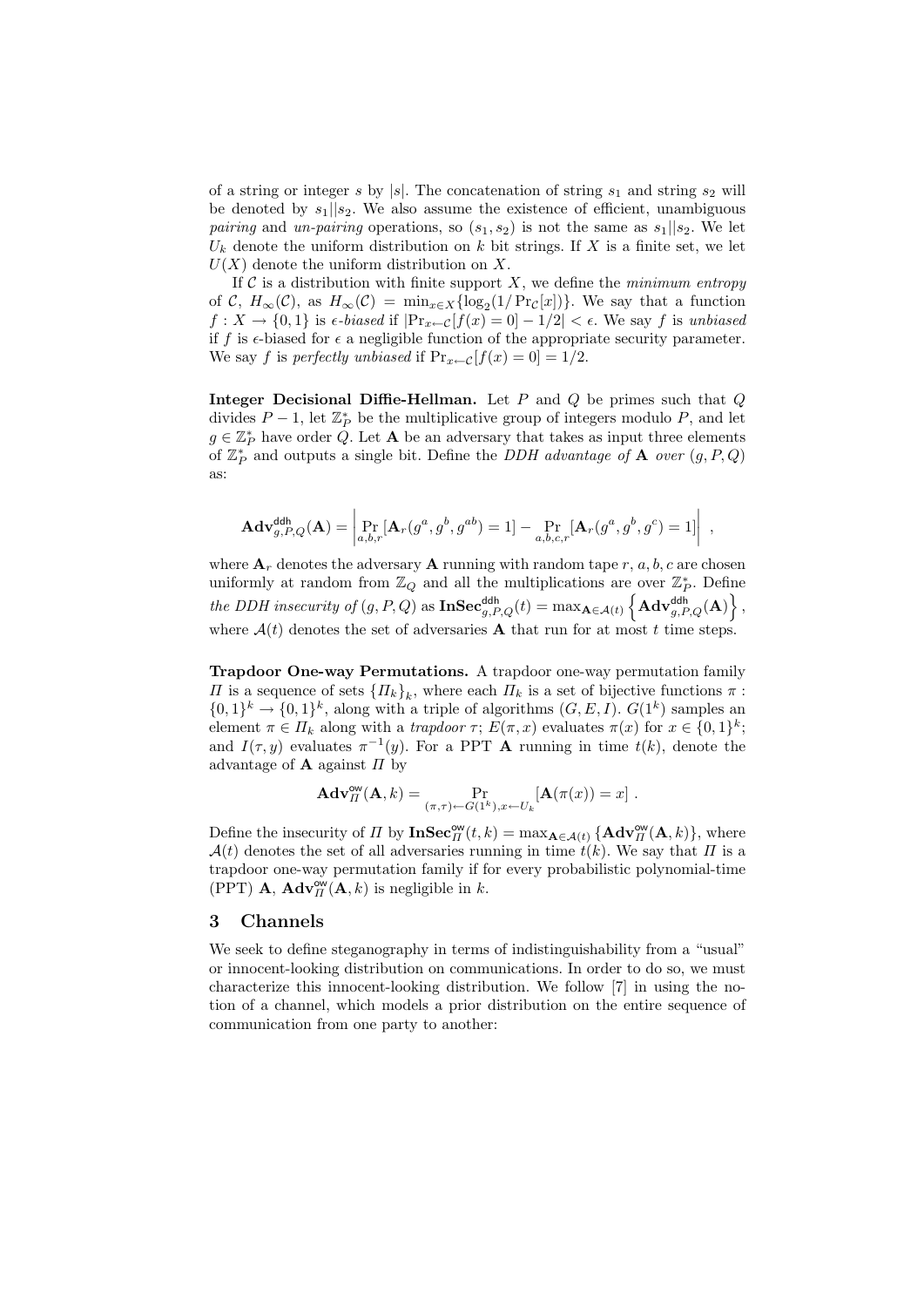**Definition.** Let  $D$  be an efficiently recognizable, prefix-free set of strings, or documents. A channel is a distribution on sequences  $s \in D^*$ .

Any particular sequence in the support of a channel describes one possible outcome of all communications from Alice to Bob. The process of drawing from the channel, which results in a sequence of documents, is equivalent to a process that repeatedly draws a single "next" document from a distribution consistent with the history of already drawn documents. Therefore, we can think of communication as a series of these partial draws from the channel distribution, conditioned on what has been drawn so far. Notice that this notion of a channel is more general than the typical setting in which every symbol is drawn independently according to some fixed distribution: our channel explicitly models the dependence between symbols common in typical real-world communications.

Let  $\mathcal C$  be a channel. We let  $\mathcal C_h$  denote the marginal channel distribution on a single document from D conditioned on the history h of already drawn documents; we let  $\mathcal{C}_h^l$  denote the marginal distribution on sequences of l documents conditioned on h. When we write "sample  $x \leftarrow C_h$ " we mean that a single document should be returned according to the distribution conditioned on  $h$ . We use  $\mathcal{C}_{A\rightarrow B,h}$  to denote the distribution on the communication from party A to party B.

We will require that a channel satisfy a minimum entropy constraint for all histories. Specifically, we require that there exist constants  $L > 0, b > 0, \alpha > 0$ such that for all  $h \in D^L$ , either  $Pr_{\mathcal{C}}[h] = 0$  or  $H_{\infty}(\mathcal{C}_h^b) \geq \alpha$ . If a channel does not satisfy this property, then it is possible for Alice to drive the information content of her communications to 0, so this is a reasonable requirement. We say that a channel satisfying this condition is  $L$ -informative, and if a channel is L-informative for all  $L > 0$ , we say it is *always informative*. Note that this definition implies an additive-like property of minimum entropy for marginal distributions, specifically,  $H_{\infty}(\mathcal{C}_{h}^{lb}) \geq l\alpha$ . For ease of exposition, we will assume channels are always informative in the remainder of this paper; however, our theorems easily extend to situations in which a channel is L-informative.

In our setting, each ordered pair of parties  $(P, Q)$  will have their own channel distribution  $\mathcal{C}_{P\rightarrow Q}$ . In these cases, we assume that among the legitimate parties, only party A has oracle access to marginal channel distributions  $\mathcal{C}_{A\rightarrow B,h}$  for every other party  $B$  and history  $h$ . On the other hand, we will allow the adversary oracle access to marginal channel distributions  $\mathcal{C}_{P\rightarrow Q,h}$  for every pair P, Q and every history h. This allows the adversary to learn as much as possible about any channel distribution but does not require any legitimate participant to know the distribution on communications from any other participant. We will assume that each party knows the history of communications it has sent and received from every other participant. We will also assume that cryptographic primitives remain secure with respect to oracles which draw from the marginal channel distributions  $\mathcal{C}_{A\rightarrow B,h}$ .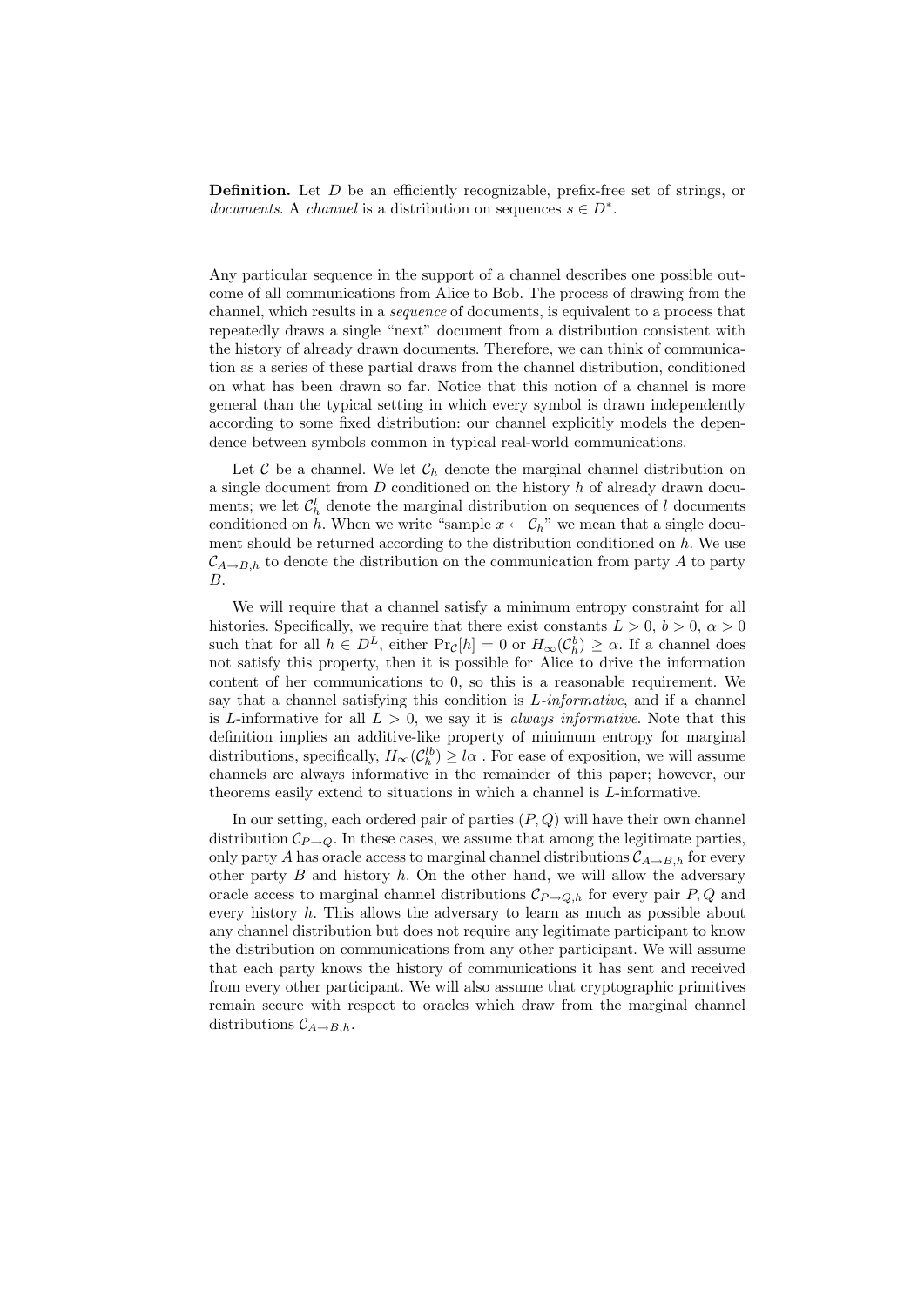### 4 Pseudorandom Public-Key Encryption

We will require public-key encryption schemes that are secure in a slightly nonstandard model, which we will denote by IND\$-CPA in contrast to the more standard IND-CPA. The main difference is that security against IND\$-CPA requires the output of the encryption algorithm to be indistinguishable from uniformly chosen random bits. Let  $\mathcal{E} = (G, E, D)$  be a probabilistic public-key encryption scheme, where  $E: \mathcal{PK} \times \mathcal{R} \times \mathcal{P} \to \mathcal{C}$ . Consider a game in which an adversary **A** is given a public key drawn from  $G(1^k)$  and chooses a message  $m_A$ . Then **A** is given either  $E_{PK}(m_A)$  or a uniformly chosen string of the same length. Let  $\mathcal{A}(t, l)$  be the set of adversaries **A** which produce a message of length at most  $l(k)$  bits and run for at most  $t(k)$  time steps. Define the **IND\$-CPA** advantage of **A** against  $\mathcal{E}$  as

$$
\mathbf{Adv}_{\mathcal{E}}^{\mathsf{cpa}}(\mathbf{A},k) = \left| \Pr_{PK}[\mathbf{A}(PK, E_{PK}(m_{\mathbf{A}})) = 1] - \Pr_{PK}[\mathbf{A}(PK, U_{|E_{PK}(m_{\mathbf{A}})|}) = 1] \right|
$$

Define the insecurity of  $\mathcal E$  as  $\text{InSec}_{\mathcal E}^{\text{cpa}}(t,l,k) = \max_{\mathbf{A}\in\mathcal{A}(t,l)} \{ \text{Adv}_{\mathcal E}^{\text{cpa}}(\mathbf{A},k) \}$ . is  $(t, l, k, \epsilon)$ -indistinguishable from random bits under chosen plaintext attack if  $\mathbf{InSec}^{\mathsf{cpa}}_{\mathcal{E}}(t,l,k) \leq \epsilon(k)$ .  $\mathcal E$  is called *indistinguishable from random bits under cho*sen plaintext attack (IND\$-CPA) if for every probabilistic polnyomial-time (PPT) **A**,  $\mathbf{Adv}_{\mathcal{E}}^{\mathsf{cpa}}(\mathbf{A}, k)$  is negligible in k. For completeness, we show how to construct IND\$-CPA public-key encryption schemes from the RSA and Decisional Diffie-Hellman assumptions. We omit detailed proofs of security for the constructions below, as they are standard modifications to existing schemes. In the full version of this paper, we show that much more general assumptions suffice for IND\$-CPA security.

### 4.1 RSA-based construction

The RSA function  $E_{N,e}(x) = x^e \mod N$  is believed to be a trapdoor one-way permutation family. The following construction uses Young and Yung's Probabilistic Bias Removal Method (PBRM) [13] to remove the bias incurred by selecting an element from  $\mathbb{Z}_N^*$  rather than  $U_k$ .

Construction 1. (RSA-based Pseudorandom Encryption Scheme)

Procedure Encrypt: **Input:** plaintext m; public key  $N, e$ let  $k = |N|, l = |m|$ repeat: Sample  $x_0 \leftarrow \mathbb{Z}_N^*$ for  $i = 1 \dots l$  do set  $b_i = x_{i-1} \mod 2$ set  $x_i = x_{i-1}^e \bmod N$ sample  $c \leftarrow U_1$ until  $(x_l \leq 2^k - N)$  OR  $c = 1$ if  $(x_1 \leq 2^k - N)$  and  $c = 0$  set  $x' = x$ if  $(x_1 \leq 2^k - N)$  and  $c = 1$  set  $x' = 2^k - x$ Output:  $x', b \oplus m$ 

Procedure Decrypt: Input:  $x', c; (N, d)$ let  $l = |c|, k = |N|$ if  $(x' > N)$  set  $x_l = x'$ else set  $x_l = 2^k - x'$ for  $i = l \dots 1$  do set  $x_{i-1} = x_i^d \mod N$ set  $b_i = x_{i-1} \mod 2$ **Output:**  $c \oplus b$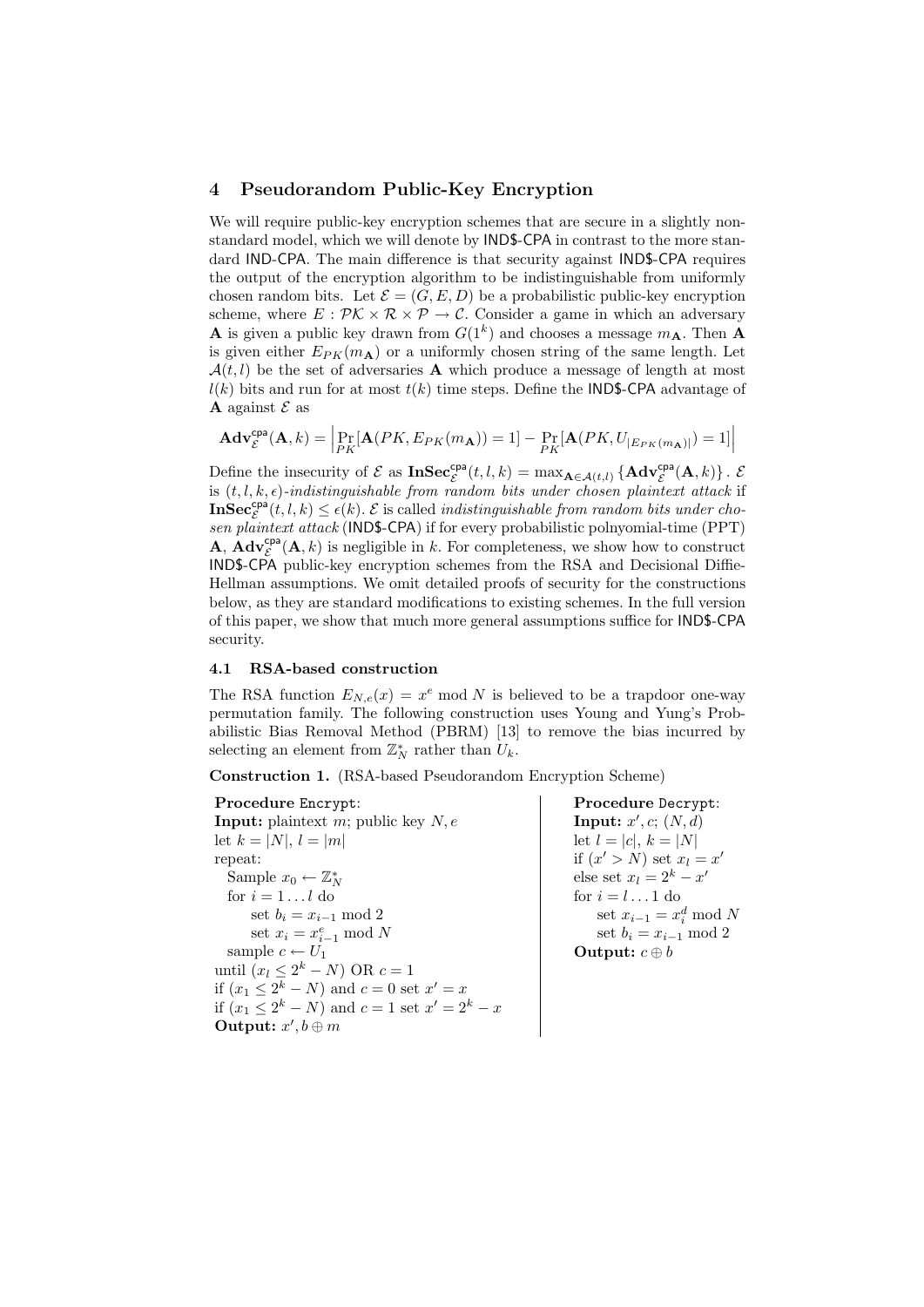The IND\$-CPA security of the scheme follows from the correctness of PBRM and the fact that the least-significant bit is a hardcore bit for RSA. Notice that the expected number of repeats in the encryption routine is at most 2.

#### 4.2 DDH-based construction

Let  $E_{(\cdot)}(\cdot)$ ,  $D_{(\cdot)}(\cdot)$  denote the encryption and decryption functions of a *private*key encryption scheme satisfying IND\$-CPA, keyed by  $\kappa$ -bit keys, and let  $\kappa \leq k/3$ (private-key IND\$-CPA encryption schemes have appeared in the literature; see, for instance, [7]). Let  $\mathcal{H}_k$  be a family of pairwise-independent hash functions  $H: \{0,1\}^k \to \{0,1\}^k$ . We let P be a k-bit prime (so  $2^{k-1} < P < 2^k$ ), and let  $P = rQ + 1$  where  $(r, Q) = 1$  and Q is also a prime. Let g generate  $\mathbb{Z}_{P}^{*}$ and  $\hat{g} = g^r \mod P$  generate the unique subgroup of order Q. The security of the following scheme follows from the Decisional Diffie-Hellman assumption, the leftover-hash lemma, and the security of  $(E, D)$ :

Construction 2. (ElGamal-based random-bits encryption)

Procedure Encrypt: Input:  $m \in \{0, 1\}^*$ ;  $(g, \hat{g}^a, P)$ Sample  $H \leftarrow \mathcal{H}_k$ repeat: Sample  $b \leftarrow \mathbb{Z}_{P-1}$ until  $(g^b \mod P) \leq 2^{k-1}$ set  $K = H((\hat{g}^a)^b \mod P)$ Output:  $H, g^b, E_K(m)$ Procedure Decrypt: **Input:**  $(H, s, c)$ ; private key  $(a, P, Q)$ let  $r = (P - 1)/Q$ set  $K = H(s^{ra} \mod P)$ Output:  $D_K(c)$ 

The security proof considers two hybrid encryption schemes:  $H_1$  replaces the value  $(\hat{g}^a)^b$  by a random element of the subgroup of order  $Q, \hat{g}^c$ , and  $H_2$  replaces K by a random draw from  $\{0,1\}^{\kappa}$ . Clearly distinguishing  $H_2$  from random bits requires distinguishing some  $E_K(m)$  from random bits. The Leftover Hash Lemma gives that the statistical distance between  $H_2$  and  $H_1$  is at most  $2^{-\kappa}$ . Finally, any distinguisher  $A$  for  $H_1$  from the output of Encrypt with advantage  $\epsilon$  can be used to solve the DDH problem with advantage at least  $\epsilon/2$ , by transforming  $\hat{g}^b$  to  $B = (\hat{g}^b)^{\hat{r}} g^{\beta Q}$ , where  $\hat{r}$  is the least integer such that  $r\hat{r} = 1 \text{ mod } Q$ and  $\beta \leftarrow \mathbb{Z}_r$ , outputting 0 if  $B > 2^{k-1}$ , and otherwise drawing  $H \leftarrow \mathcal{H}_k$  and running **A** on  $\hat{g}^a$ ,  $H||B||E_{H(\hat{g}^c)}(m)$ .

# 5 Public-key Steganography

Definition 1. (Stegosystem) A public-key stegosystem is a triple of probabilistic algorithms  $S = (SG, SE, SD)$ .  $SG(1<sup>k</sup>)$  generates a key pair  $(PK, SK)$  $PK \times SK$ . SE takes a (public) key  $PK \in \mathcal{PK}$ , a string  $m \in \{0,1\}^*$  (the hiddentext), and a message history h. SE also has access to a channel oracle for some channel C, which can sample from  $\mathcal{C}_h$  for any h.  $SE(PK, m, h)$  returns a sequence of documents  $s_1, s_2, \ldots, s_l$  (the *stegotext*) from the support of  $C_h^l$ . SD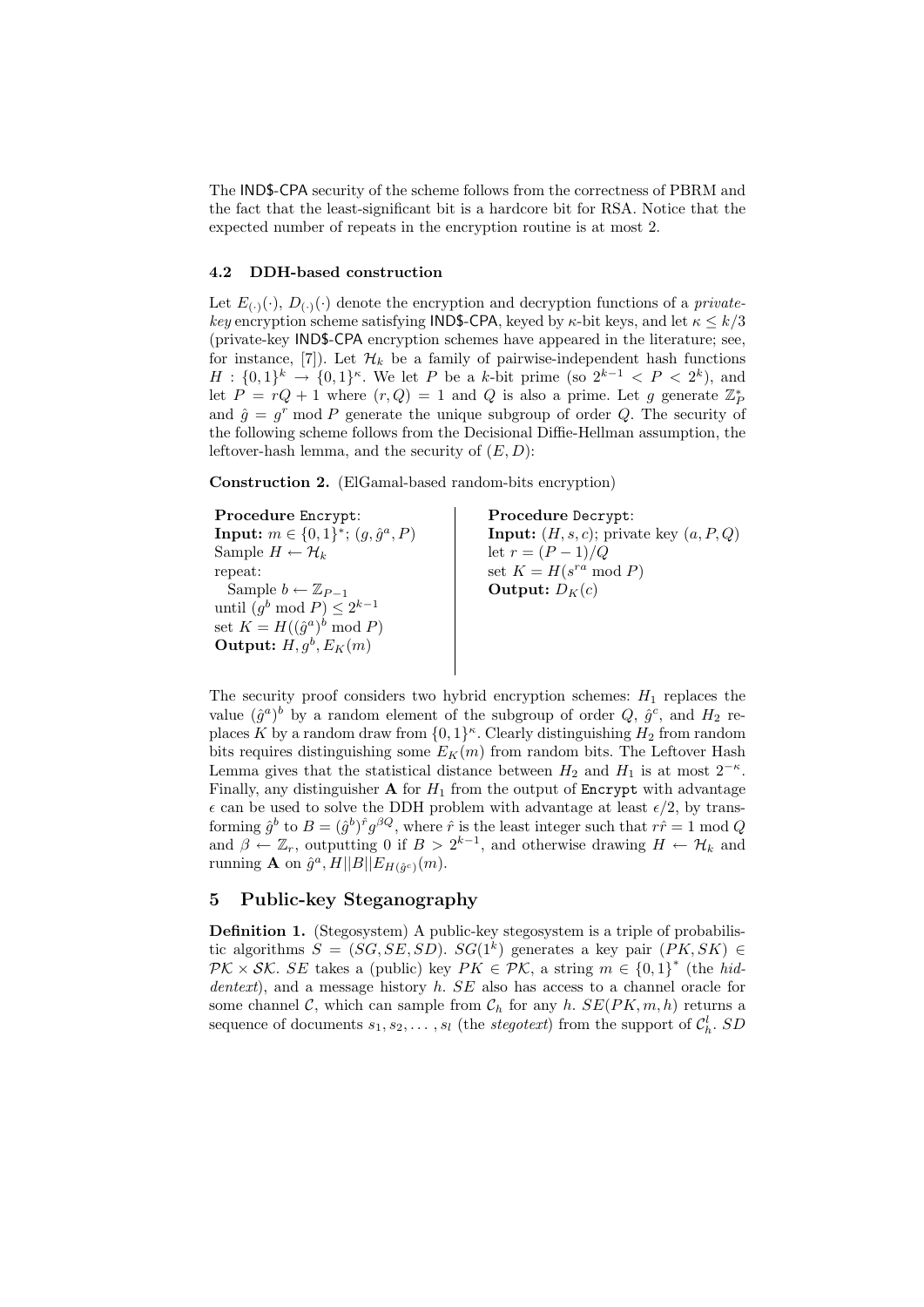takes a (secret) key  $SK \in \mathcal{SK}$ , a sequence of documents  $s_1, s_2, \ldots, s_l$ , and a message history  $h$ , and returns a hiddentext  $m$ . Additionally, for every polynomial  $p$  there must exist a negligible  $\mu$  such that

$$
\forall m \in \{0, 1\}^{p(k)}: \quad \Pr_{(PK, SK) \leftarrow SG(1^k)}[SD(SK, SE(PK, m, h), h) = m] \ge 1 - \mu(k)
$$

where the randomization is also over any coin tosses of SE, SD, SG and the oracle to  $\mathcal{C}_h$ .

Remarks. We emphasize the terminology: the secret message that Alice wants to send to Bob is called the hiddentext; documents from the channel are called covertexts, and documents that are output by SE are called stegotexts. We also stress that SE need not know the exact probabilities of documents in  $C<sub>b</sub>$ . This is important to mention, as it is unreasonable to assume that the probabilities in  $\mathcal{C}_h$  are known, whereas anybody communicating can be thought of as an oracle for the channel distribution  $\mathcal{C}_h$ .

### 5.1 Steganographic Secrecy against Chosen Hiddentext Attack

In a chosen hiddentext attack,  $W$  is allowed to supply hiddentexts to Alice, in hopes of detecting whether or not she is using steganography in her communications with Bob. (Note that a chosen hiddentext attack is the steganographic equivalent of a chosen plaintext attack against an encryption scheme.)

We will model a warden attacking a stegosystem as an efficient oracle machine which plays the following game. First, a pair  $(PK, SK)$  is drawn from  $SG(1^k)$ and W is allowed to access  $PK$  and  $C_h$  for any history h, to produce a message  $m_W$  and a history  $h_W$ . Then W is given access to a sequence  $s \in D^*$ , which is drawn either from  $SE(PK, m_W, h_W)$  or  $\mathcal{C}_h^{[s]}$  $\mathcal{C}_h^{|\mathcal{S}|}$ , and continues to access  $\mathcal{C}_h$  for any history  $h$  (This oracle allows  $W$  to learn the *covertext* distribution on all communications). Finally  $W$  outputs a bit which is a "guess" about whether  $s$ is a stegotext or a covertext.

We define the CHA advantage of W against stegosystem  $S$  over channel  $C$ by

$$
\mathbf{Adv}_{S,C}^{\mathsf{cha}}(W,k) = \left| \Pr[W^C(PK, s) = 1] - \Pr[W^C(PK, C_{h_W}^{|s|}) = 1] \right| ,
$$

where the probabilities are taken over  $(PK, SK) \leftarrow SG(1^k), (m_W, h_W) \leftarrow$  $W^{c}(PK)$ ,  $s \leftarrow SE(PK, m_W, h_W)$ , the random bits of W and the responses of the oracle C. Define the insecurity of S over channel C by  $\textbf{InSec}_{S,\mathcal{C}}^{\text{cha}}(t, l, k)$  $\max_{W \in \mathcal{W}(t,l)} \left\{ \mathbf{Adv}_{S,\mathcal{C}}^{\mathsf{cha}}(W,k) \right\},\$  where  $\mathcal{W}(t,l)$  denotes the set of all adversaries which choose a message of length at most  $l(k)$  bits, and run in time at most  $t(k)$ . For ease of notation, we will denote  $W^{\mathcal{C}}$  by W for the remainder of the paper.

Thus, S is secure against chosen-hiddentext attacks if the warden, even given Bob's public key, cannot tell whether Alice's message to Bob encodes any hiddentext at all, even one of his choice.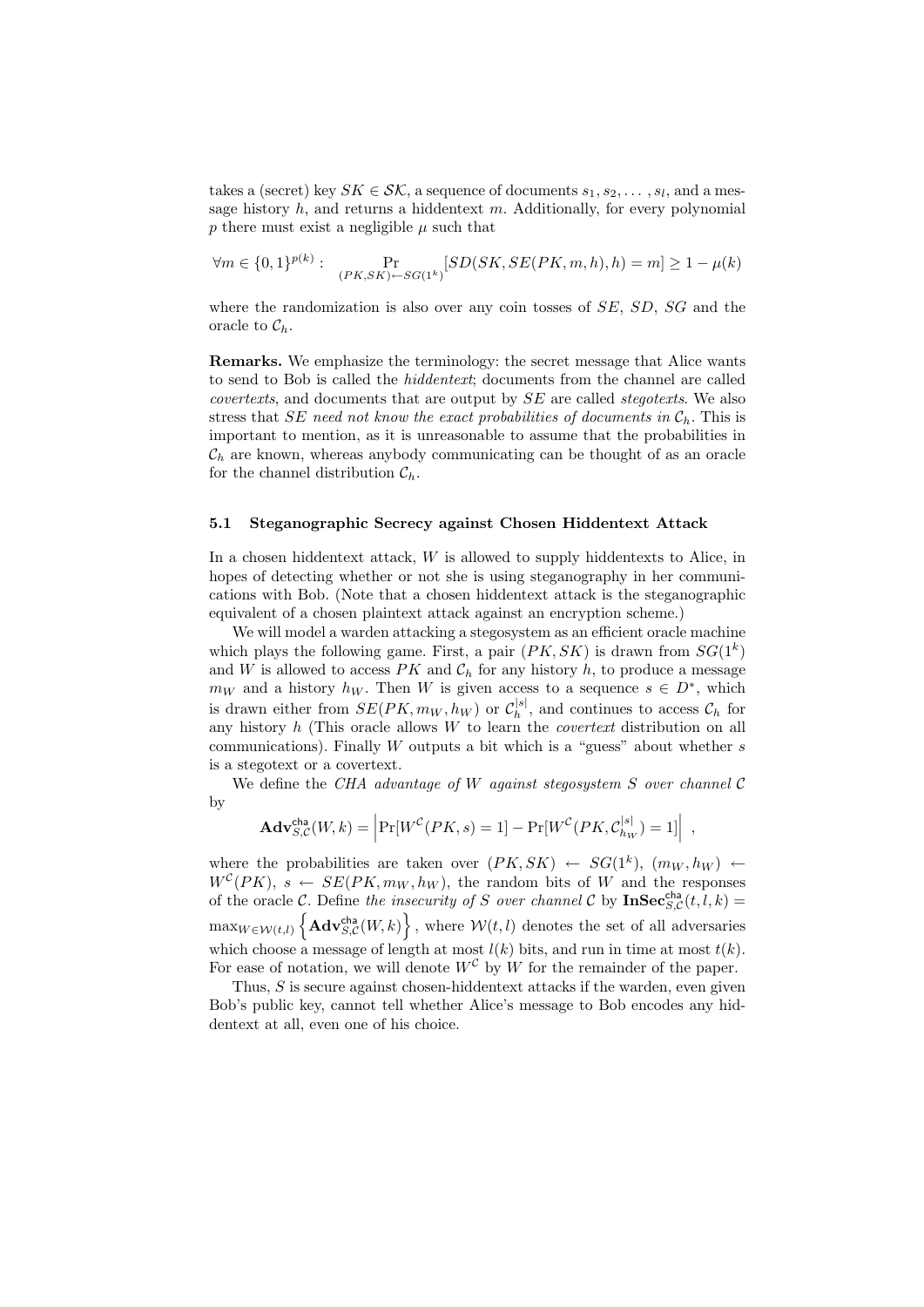#### 5.2 Chosen-Stegotext Attacks

In a Chosen-Stegotext Attack, Ward is monitoring the communications from Alice to Bob, trying to detect any hint that the pair are using steganography. In particular, he not only has some partial knowledge of the messages Alice might be encoding, he can pretend to be Alice, sending messages (presumably encoding hiddentexts) to Bob and observing Bob's reaction to see if Bob is trying to decode them. Ward can even make small changes to Alice's messages to see how Bob reacts to them. If Bob is decoding Alice's messages, he will output hiddentexts, whereas otherwise he will have no special reaction, which we signify by the output  $\perp$ . In order to protect against this attack, there must be something Alice knows that Ward doesn't. So we extend the definition of a stegosystem to include a fourth algorithm  $SSG(1^k)$  which outputs a pair  $(KV, KS)$ . If Alice wants to send messages that are protected in this way, she chooses  $(KV, KS) \leftarrow SSG(1^k)$ and publishes  $KV$  in the same way that Bob would publish  $PK$ . We modify the encoding algorithm to take  $KS$  as an additional argument, and the decoding algorithm to require  $KV$ . (So in a system designed to resist this attack, Bob must know Alice's public value KV to decode her messages.)

We formally model a chosen-stegotext attacker as an oracle PPT W which plays the following game. First, draw  $(PK, SK) \leftarrow SG(1^k)$ , and  $(KV, KS)$   $\leftarrow$  $SSG(1<sup>k</sup>)$ . Then W is given  $(PK, KV)$  and accesses an oracle, which is either  $ST$  (for StegoText) or  $CT$  (for CoverText), and which respond to queries using these programs: (where  $\phi = \{\}\$ initially):

 $ST(b \in \{\texttt{enc}, \texttt{dec}\}, m, h)$ if( $b = enc$ ) then: Sample  $s \leftarrow SE(PK, KS, m, h)$ Set  $\phi = \phi \cup \{(s, h)\}\;$ return s else if  $(m, h) \in \phi$  return "" else return  $SD(SK, KV, m, h)$  $CT(b \in \{\texttt{enc}, \texttt{dec}\}, m, h)$  $if(b = enc) then:$ Sample  $s \leftarrow \mathcal{C}_h^{|SE(PK, KS, m, h)|}$ <br>Set  $\phi = \phi \cup \{(s, h)\}$ ; return s else if  $(m, h) \in \phi$  return "" else return ⊥

Suppose W runs in time t, and makes  $q_e$  queries of the form (enc, \*, \*), totalling l bits, and  $q_d$  queries of the form (dec, \*, \*). We define W's CSA advantage against  $S$  for channel  $\mathcal C$  by

$$
\mathbf{Adv}_{S,C}^{\mathbf{cas}}(W,k) = \left| \Pr[W^{ST}(PK,KV) = 1] - \Pr[W^{CT}(PK,KV) = 1] \right|,
$$

and the insecurity by  $\mathbf{InSec}_{S,\mathcal{C}}^{\mathsf{csa}}(t, q_e, q_d, l, k) = \max_{w \in \mathcal{W}(t, q_e, q_d, l)} \left\{ \mathbf{Adv}_{S,\mathcal{C}}^{\mathsf{csa}}(W, k) \right\}$ .

Thus, in a chosen-stegotext attack, Ward may ask Alice to encode any (message, history) pair of his choosing, as often as he likes, and may query Bob on any pair  $(s, h)$  where s was not a result of an encoding query for history h. Notice that if Ward can ask Bob to decode any message output by Alice for the same history it was encoded with, he can detect the use of steganography between Alice and Bob; this is why we do not allow Ward to query Bob on such stegotexts. This restriction is roughly analogous to the standard restriction that an adaptive chosen-ciphertext attacker may not query his decryption oracle on the challenge ciphertext. The use of a secret by the encryptor makes this security condition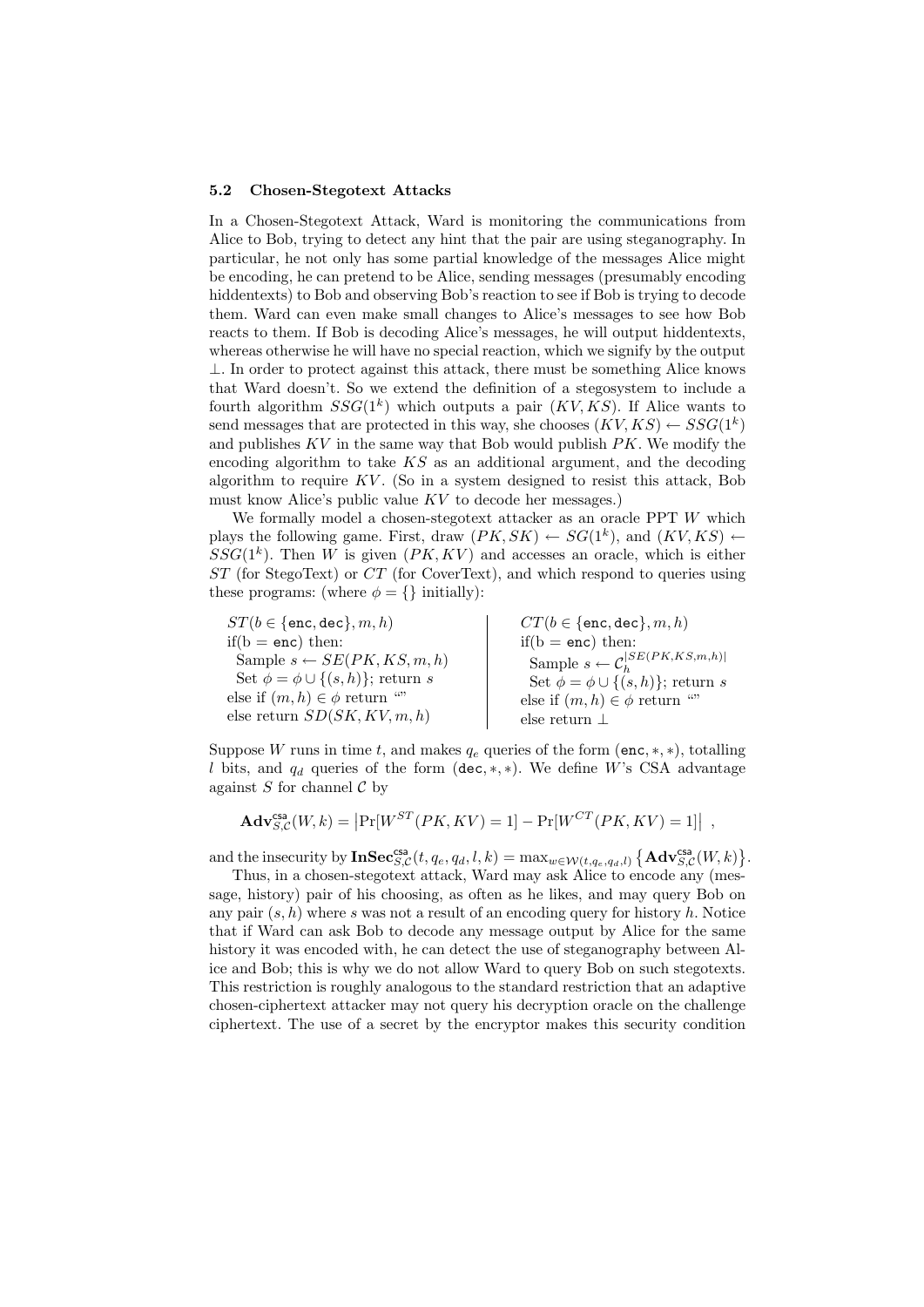roughly analogous to the notion of "attacker-specific" adaptive chosen-ciphertext attack from [10], in which an attacker who tries to access the decryption of a message he didn't send is given the response ⊥. This "attacker-specific" notion of security is stronger than CCA-1 security but weaker than the now-standard CCA-2 security [10]. Note, however, that chosen-stegotext security protects both the sender and the receiver.

#### 5.3 Relationships among notions

We formalize the notions of steganographic secrecy as follows.

**Definition 2.** A stegosystem  $S$  is called steganographically secret for channel C against attack model atk (SS-ATK) if for every PPT  $\bf{A}$ ,  $\bf{Adv}_{S,C}^{atk}(A, k)$  is negligible in  $k$ .

A natural question is: what are the relationships between these security notions and the standard notions from public-key cryptography? In this section we give the key relationships between these notions.

SS-CHA is strictly stronger than IND-CPA. By a standard argument based on the triangle inequality, if A can distinguish  $SE(m_0)$  from  $SE(m_1)$  with advantage  $\epsilon$ , he must be able to distinguish one of these from  $\mathcal{C}_h$  with advantage at least  $\epsilon/2$ . Thus every SS-CHA secure stegosystem must also be IND-CPA secure. On the other hand, let S be any IND-CPA secure cryptosystem. Then S' which prepends a known, fixed sequence of documents  $m \in D^k$  to the output of S is still IND-CPA secure but has an SS-CHA distinguisher with advantage  $1 - o(1)$ for any L-informative channel.

SS-CSA is strictly stronger than SS-CHA. Suppose that we take a SS-CSAsecure stegosystem  $S = (SG, SSG, SE, SD)$  and define  $SE'(PK, m, h)$  to draw a random  $(KV, KS) \leftarrow SSG(1^k)$  and return  $SE(PK, KS, m, h)$ . Then any CHA warden against  $SE'$  is also a single-query CSA warden against S. (However, whether there is a corresponding modification  $SD'$  so that  $S'$  is sound may be dependent on the construction; such modification is possible for our construction.) On the other hand, SS-CSA is strictly stronger than SS-CHA: if  $(SG, SE, SD)$  is SS-CHA secure, then so is  $S' = (SG, SE', SD')$  where  $SE'(m, h)$ draws  $s \leftarrow SE(m, h)$  and  $s' \leftarrow C_{(h,s)}$ , and returns  $(s, s')$ , while  $SD'((s, s'), h)$ returns  $SD(s, h)$ . But S' is trivially vulnerable to a chosen-stegotext attack with advantage 1: query  $(\texttt{enc}, m, h)$  to get  $(s, s')$ , draw  $s'' \leftarrow \mathcal{C}_{(h,s)}$  and query (dec,  $(s, s'')$ , h). If the result is not  $\perp$ , return 1, otherwise return 0.

### 6 Constructions

Most of our protocols build on the following construction, a generalization of Construction 2 in [7] and similar to a protocol given by Cachin [4]. Let  $f: D \to$  $\{0, 1\}$  be a public function (recall that C is a distribution on sequences of elements of D). If f is is perfectly unbiased on  $\mathcal{C}_h$  for all h, then the following encoding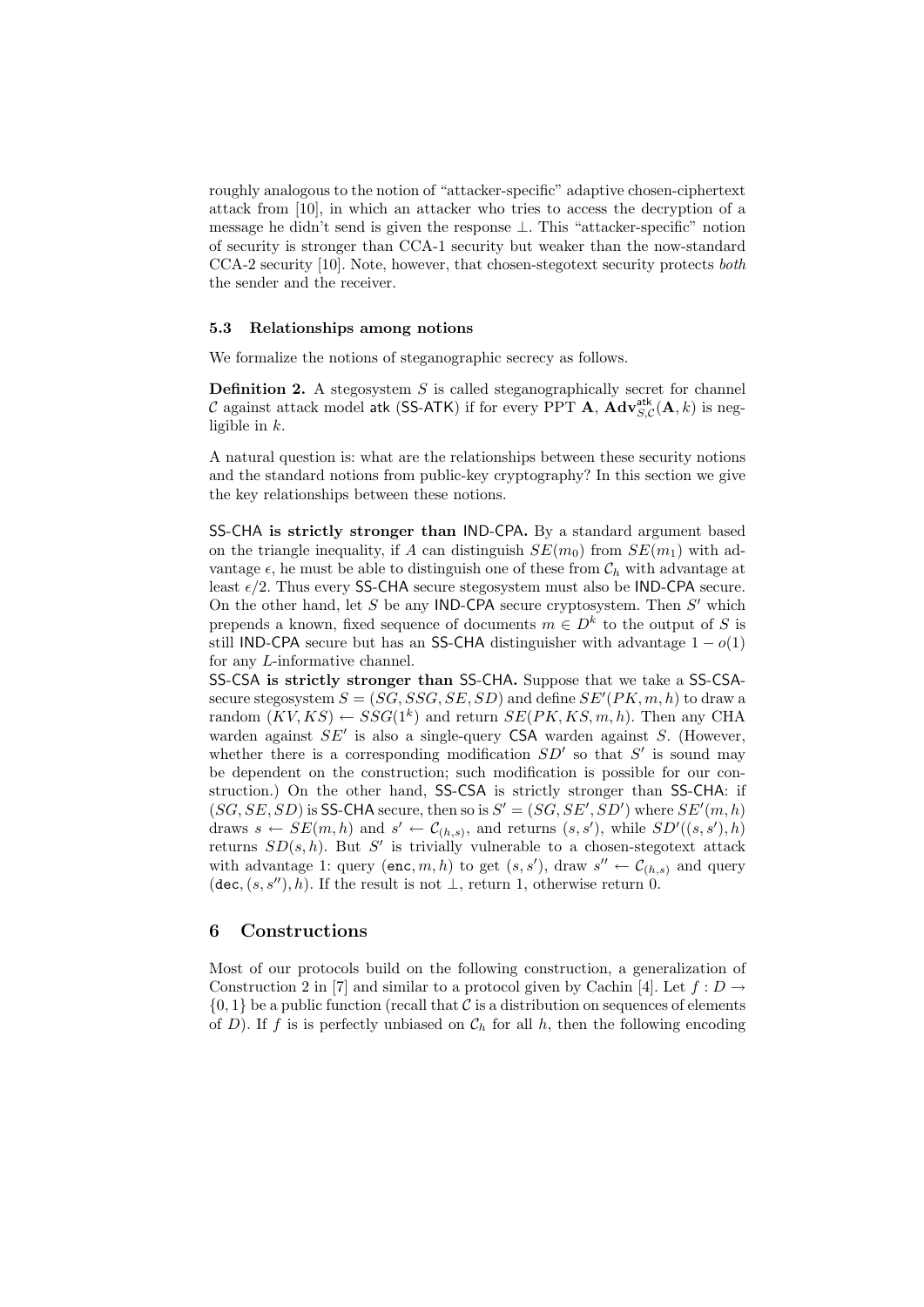procedure, on uniformly distributed  $l$ -bit input  $c$ , produces output distributed exactly according to  $\mathcal{C}_h^l$ :

Construction 3. (Basic encoding/decoding routines)

Procedure Basic Encode: **Input:**  $c_1, \ldots, c_l \in \{0, 1\}^l, h \in D^*, k$ for  $i = 1 \dots l$  do Let  $j = 0$ repeat: sample  $s_i \leftarrow \mathcal{C}_h$ , increment j until  $f(s_i) = c_i \text{ OR } (j > k)$ set  $h = h||s_i$ Output:  $s_1, s_2, \ldots, s_l$ 

Procedure Basic Decode: **Input:** Stegotext  $s_1, s_2, \ldots, s_l$ for  $i = 1...l$  do set  $c_i = f(s_i)$ set  $c = c_1 ||c_2|| \cdots ||c_l$ . Output:  $c$ 

Note that for infinitely many  $C_h$  there is no perfectly unbiased function f. In appendix B, we prove Proposition 1, which together with Proposition 2, justifies our use of unbiased functions. The proof for Proposition 2 is straightforward and is omitted from the paper.

**Proposition 1.** Any channel  $C$  which is always informative can be compiled into a channel  $\mathcal{C}^{(k)}$  which admits an efficiently computable function f such that for any polynomial-length sequence  $h_1, \ldots, h_n$  all satisfying  $\Pr_{\mathcal{C}}[h_i] \neq 0$ , the bias  $\left|\Pr[f(\mathcal{C}_{h_i}^{(k)})]\right|$  $h_h^{(k)}(n) = 1 - \frac{1}{2}$  is negligible in k for all  $1 \leq i \leq n$ .

**Proposition 2.** If f is  $\epsilon$ -biased on  $\mathcal{C}_h$  for all h, then for any k and  $s_1, s_2, \ldots, s_l$ :

 $\Pr_{c \leftarrow U_l}[\texttt{BasicEncode}(c, h, k) = s_1, s_2, \dots, s_l] - \Pr_{s \leftarrow C_h^l}$  $[s = s_1, s_2, \ldots, s_l]| \leq \epsilon l$ .

Using the previous two propositions, we will show that public-key steganography is possible in any channel that is always informative. We note that procedure Basic Encode has a small probability of failure: it is possible to have  $\overline{f}(s_i) \neq c_i$ . This probability of failure, however, is negligible in  $k$ .

### 6.1 Chosen Hiddentext security

Let  $E_{PK}(\cdot)$  and  $D_{SK}(\cdot)$  denote the encryption and decryption algorithms for a public-key cryptosystem  $\mathcal E$  which is indistinguishable from random bits under chosen plaintext attack (IND\$-CPA). Let  $\ell$  be the expansion function of  $\mathcal{E}$ , i.e.,  $|E_{PK}(m)| = \ell(|m|)$ . The following procedures allow encoding and decoding of messages in a manner which is steganographically secret under chosen hiddentext attack for the channel distribution  $C$ :

Construction 4. (Chosen Hiddentext Security)

Procedure CHA Encode: **Input:** key  $PK, m \in \{0, 1\}^*, h \in D^*$ Let  $c = E_{PK}(m)$ Output: Basic Encode $(c, h, k)$ Procedure CHA Decode: **Input:** secret key  $SK, s \in D^l$ Let  $c =$  Basic Decode $(s)$ Output:  $D_{SK}(c)$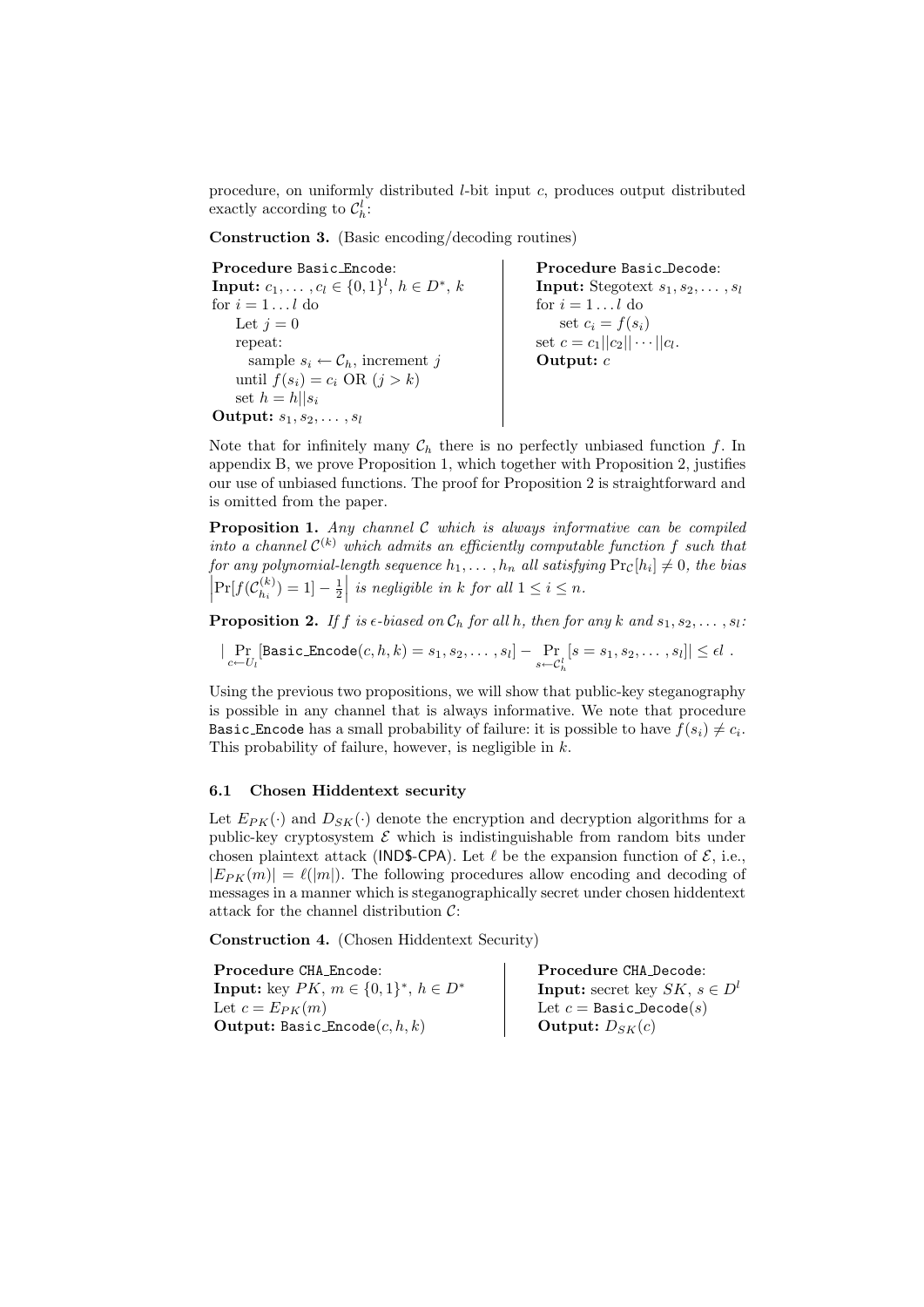**Lemma 1.** Assume f is  $\epsilon$ -biased on  $\mathcal{C}_h$  for all h. For any warden  $W \in \mathcal{W}(t, l)$ , there is an IND\$-CPA adversary **A** with  $\mathbf{Adv}_{\text{CHA},\mathcal{C}}^{\text{cha}}(W,k) \leq \mathbf{Adv}_{\mathcal{E}}^{\text{cpa}}(\mathbf{A},k) + \ell(l)\epsilon$ . The running time of **A** is at most  $t + O(k)$  (k is the security parameter of  $(PK, SK)$  and is used as a bound for Basic Encode), and A submits a plaintext of length at most l.

*Proof.* We are given a program  $W$  for distinguishing between the output of Construction 4 and the ordinary traffic of the channel, and an oracle for sampling blocks from that channel. We construct a program A which plays the IND\$-CPA game: distinguishing  $E_{PK}(m_W)$  from  $U_{\ell(l)}$ .  $\mathbf{A}(PK)$  simply runs  $W(PK)$ , to get  $(m_W, h_W)$  and returns  $m_W$  for  $m_A$ . Then  $\mathbf{A}(PK, c)$  uses the oracle  $\mathcal{C}_h$  to compute  $s =$  Basic Encode $(c, h_W, k)$ , and returns the output of  $W(PK, s)$ . Consider the cases for **A**'s input. If  $c \leftarrow E_{PK}(m_W)$ , then  $s \leftarrow \texttt{CHA\_Encode}(PK, m_W, h_W)$ ; so we have  $Pr[\mathbf{A}(PK, E_{PK}(m_A)) = 1] = Pr[W(PK, SE(PK, m_W, h_W)) = 1].$ If  $c \leftarrow U_{\ell}$ , then s is distributed identically to Basic Encode( $U_{\ell}, h_W, k$ ); thus  $|\Pr[\mathbf{A}(PK, U_\ell) = 1] - \Pr[W(PK, C_{h_W}^{\ell}) = 1]| \leq \ell \epsilon$  by Proposition 2.

Combining the cases, we have  $\mathbf{Adv}^{\text{cha}}_{\text{CHA},\mathcal{C}}(W,k) \leq |\Pr[\mathbf{A}(PK, E_{PK}(m_A))]$  $1] - \Pr[\mathbf{A}(PK, U_{\ell}) = 1] + \ell \epsilon = \mathbf{Adv}_{\mathcal{E}}^{\mathsf{cpa}}(\mathbf{A}, k) + \ell(l)\epsilon$ , as claimed.

**Theorem 1.** If f is  $\epsilon$ -biased on  $\mathcal{C}_h$  for all h, then

 $\mathbf{InSec}_{\mathtt{CHA},\mathcal{C}}^{\mathsf{cha}}(t,l,k)\leq \mathbf{InSec}_{\mathcal{E}}^{\mathsf{cpa}}(t+O(kl),l,k)+\ell(l)\epsilon\enspace.$ 

#### 6.2 Chosen-Stegotext Security

We will construct a stegosystem which is SS-CSA-secure in the Random Oracle model, for any channel which is *efficiently sampleable*: that is, for which there exists a PPT C such that for all h,  $C(h;U_k)$  and  $C_h$  are indistinguishable. We assume that  $\pi_A, \pi_B$  are elements of trapdoor one-way permutation family  $\Pi_k$ , where Alice knows  $\pi_A^{-1}$  and Bob knows  $\pi_B^{-1}$ . In addition, we assume all parties have access to random oracles  $F: \{0,1\}^* \to \{0,1\}^k$ ,  $G: \{0,1\}^* \to \{0,1\}^k$ ,  $H_1: \{0,1\}^k \to \{0,1\}^*$ , and  $H_2: \{0,1\}^k \to \{0,1\}^k$ . The following construction slightly modifies techniques from [3], using the random oracles  $H_1$  and  $H_2$  with  $\pi_B$  to construct a pseudorandom non-malleable encryption scheme and the oracle F in conjunction with  $\pi_A$  to construct a strongly unforgeable signature scheme.

Construction 5. (Chosen Stegotext Security)

Procedure UEncode: **Input:**  $c \in \{0, 1\}^l, r, h$ for  $i=1\ldots l$  do Let  $j = 0$ repeat: set  $r_j = G(h, r, c, j)$ set  $s_i = C(h; r_j)$ increment j until  $f(s_i) = c_i \vee (j > k)$ set  $h = (h, s_i)$ Output:  $s_1, s_2, \ldots, s_l$ Procedure CSA Encode: Input:  $m, h, \pi_A^{-1}, \pi_B$ Choose  $r \leftarrow U_k$ Let  $\sigma = \pi_A^{-1}(F(r, m, h))$ Let  $e = H_1(r) \oplus (m, \sigma)$ Let  $\tau = H_2(r, m, h)$ Let  $y = \pi_B(r)$ Let  $c = y||e||\tau$ Output:  $\text{UEncode}^G(c, r, h)$ Procedure CSA Decode: Input: s, h,  $\pi_A$ ,  $\pi_B^{-1}$ Let  $c =$  Basic Decode $(s)$ Parse c as  $y||e||\tau$ . Set  $r = \pi_B^{-1}(y)$ . Let  $(m, \sigma) = e \oplus H_1(r)$ If  $s \neq \texttt{UEncode}^G(c, r, h) \vee$  $\tau \neq H_2(r, m, h) \vee$  $\pi_A(\sigma) \neq F(r, m, h)$ return ⊥ Output: m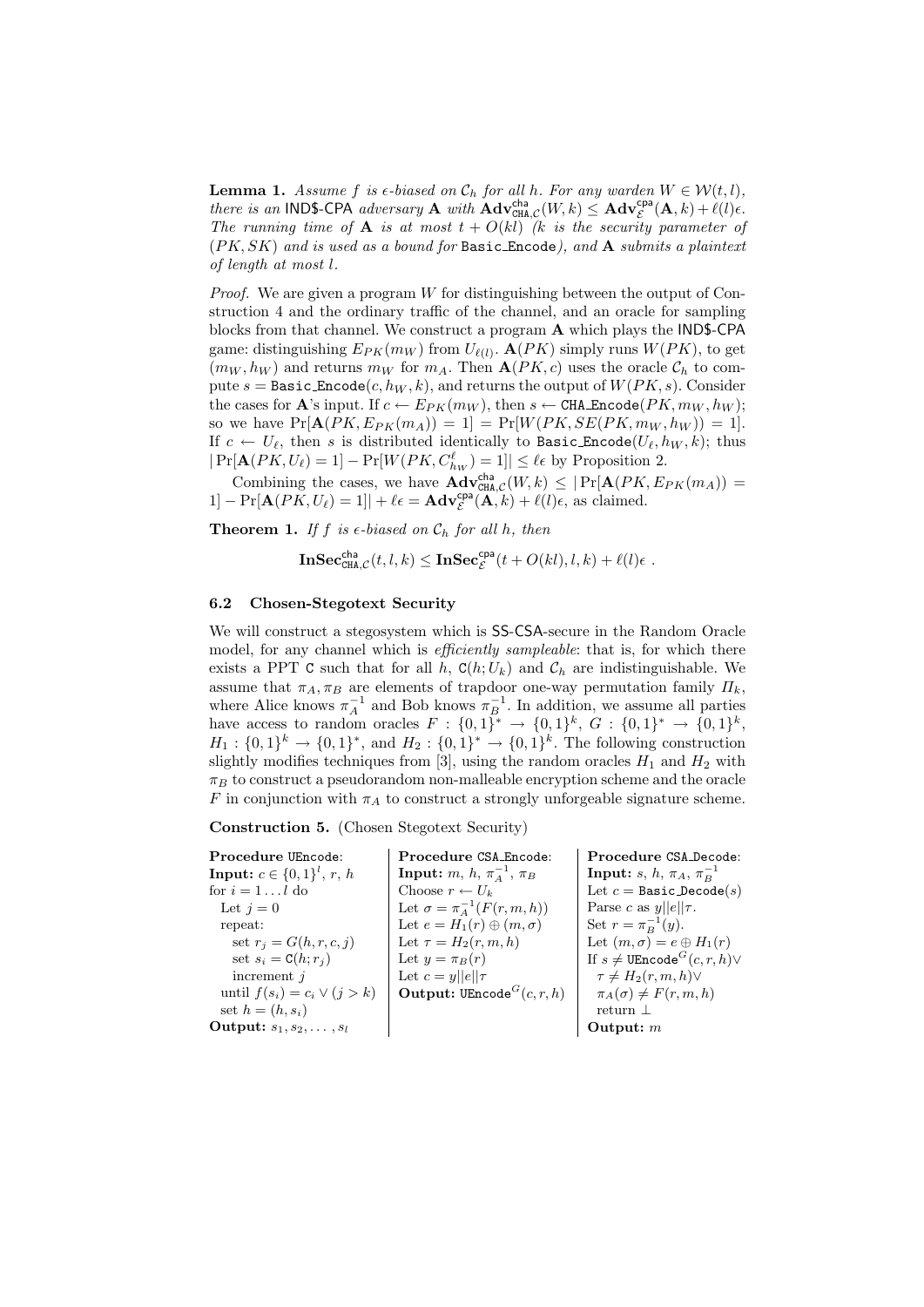**Theorem 2.** If f is  $\epsilon$ -biased for C, then

 $\mathbf{InSec_{CSA,C}^{csa}}(t, q, l, k) \leq (2q_e+q_F) \mathbf{InSec}_{\pi}^{\mathsf{ow}}(t', k) + (l + 3q_e k)\epsilon + (q_e^2 + 2q_d)/2^k,$ 

where  $t' \leq t + (q_G + q_F + q_H)(q_e + q_d)T_{\pi} + k(l + 3q_e k)T_{\sigma}$ ,  $T_{\pi}$  is the time to evaluate members of  $\pi$ , and  $T_c$  is the running time of  $C$ .

Intuitively, this stegosystem is secure because the encryption scheme employed is non-malleable, the signature scheme is strongly unforgeable, and each triple of hiddentext, history, and random-bits has a unique valid stegotext, which contains a signature on  $(m, h, r)$ . Thus any adversary making a valid decoding query which was not the result of an encoding query can be used to forge a signature for Alice — that is, invert the one-way permutation  $\pi_A$ . The full proof is omitted for space considerations; see Appendix A for details.

## 7 Steganographic Key Exchange

Consider the original motivating scenario: Alice and Bob are prisoners, in an environment controlled by Ward, who wishes to prevent them from exchanging messages he can't read. Then the best strategy for Ward, once he has read the preceding sections, is to ban Alice and Bob from publishing public keys. In this case, a natural alternative to public-key steganography is steganographic key exchange: Alice and Bob exchange a sequence of messages, indistinguishable from normal communication traffic, and at the end of this sequence they are able to compute a shared key. So long as this key is indistinguishable from a random key to the warden, Alice and Bob can proceed to use their shared key in a secret-key stegosystem. In this section, we will formalize this notion.

Definition 3. (Steganographic Key Exchange Protocol) A steganographic key exchange protocol, or SKEP, is a quadruple of efficient probabilistic algorithms  $S_{KE} = (SE_A, SE_B, SD_A, SD_B)$ .  $SE_A$  and  $SE_B$  take as input a security parameter  $1^k$  and a string of random bits, and output a sequence of documents of length  $l(k)$ ;  $SD_A$  and  $SD_B$  take as input a security parameter, a string of random bits, and a sequence of documents of length  $l(k)$ , and output an element of the key space  $K$ . Additionally, these algorithms satisfy the property that there exists a negligible function  $\mu(k)$  satisfying:

$$
\Pr_{r_A, r_B} [SD_A(1^k, r_A, SE_B(1^k, r_B)) = SD_B(1^k, r_B, SE_A(1^k, r_A))] \ge 1 - \mu(k) .
$$

We call the output of  $SD_A(1^k, r_A, SE_B(1^k, r_B))$  the result of the protocol, we denote this result by  $S_{KE}(r_A, r_B)$ , and we denote by  $T_{r_A, r_B}$  (for transcript) the pair  $(SE_A(1^k, r_A), SE_B(1^k, r_B)).$ 

Alice and Bob perform a key exchange using  $S_{KE}$  by sampling private randomness  $r_A, r_B$ , asynchronously sending  $SE_A(1^k, r_A)$  and  $SE_B(1^k, r_B)$  to each other, and using the result of the protocol as a key. Notice that in this definition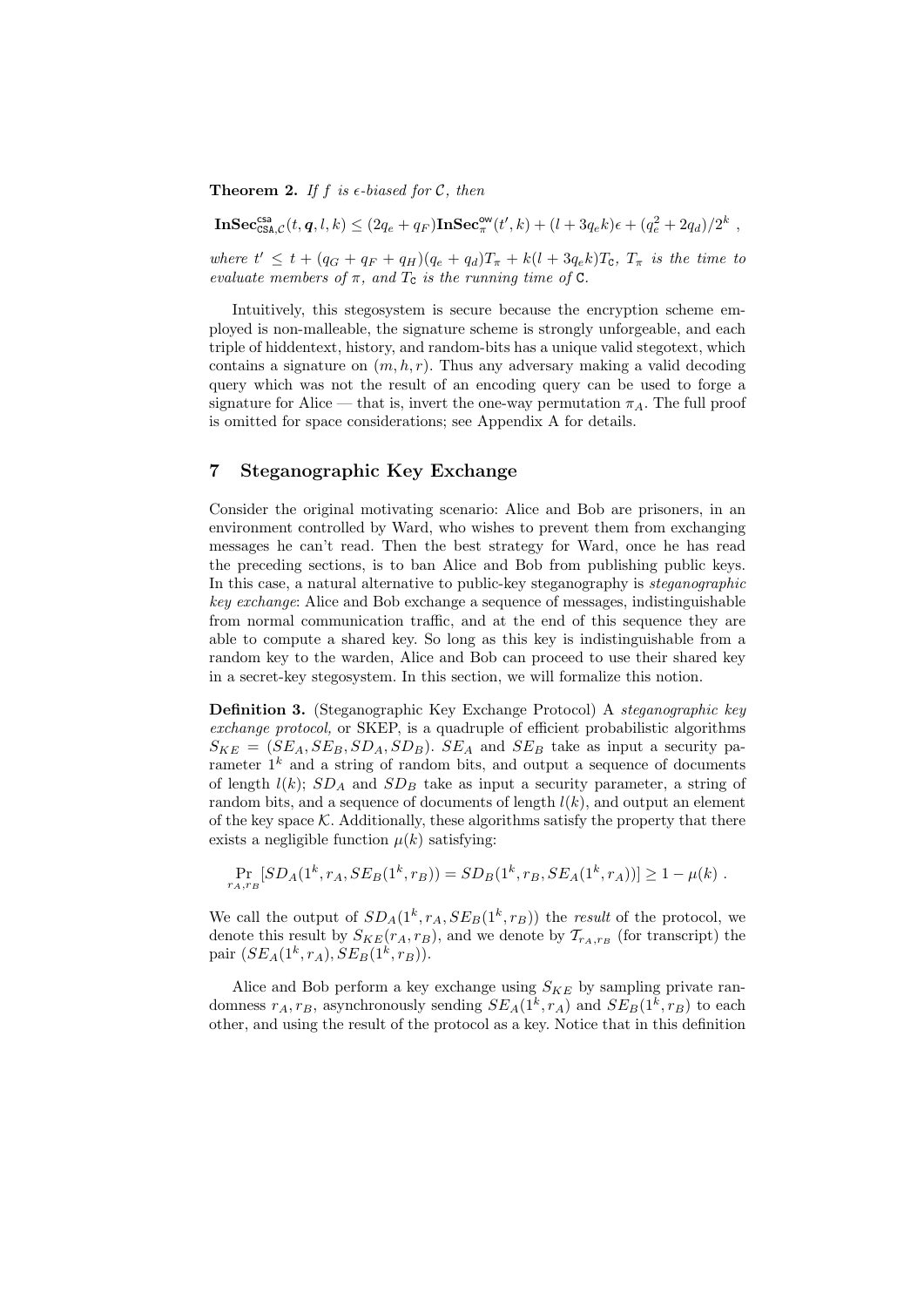a SKEP must be an asynchronous single-round scheme, ruling out multi-round key exchange protocols. This is for ease of exposition only.

Let  $W$  be a warden running in time  $t$ . We define  $W$ 's  $SKE$  advantage against  $S_{KE}$  on channels  $\mathcal{C} = (\mathcal{C}_{A\rightarrow B}, \mathcal{C}_{B\rightarrow A})$  with security parameter k by:

$$
\mathbf{Adv}_{S_{KE},C}^{\mathsf{ske}}(W,k) = |\Pr[W(\mathcal{T}_{r_A,r_B}, S_{KE}(r_A, r_B)) = 1] - \Pr[W((\sigma_A, \sigma_B), K) = 1]|
$$

where  $\sigma_A \leftarrow C_{A\rightarrow B,h_A}^{l(k)}, \sigma_B \leftarrow C_{B\rightarrow A,h_B}^{l(k)},$  and  $K \leftarrow \mathcal{K}$ . We remark that, as in our other definitions, W also has access to channel oracles  $\mathcal{C}_{A\to B,h}$  and  $\mathcal{C}_{B\to A,h}$ . Let  $W(t)$  denote the set of all wardens running in time t. The SKE insecurity of  $S_{KE}$  on C with security parameter k is given by  $\text{InSec}_{S_{KE},C}^{\text{ske}}(t,k)$  $\max_{W \in \mathcal{W}(t)} \left\{ \mathbf{Adv}_{S_{KE},\mathcal{C}}^{\mathsf{ske}}(W, k) \right\}.$ 

**Definition 4.** (Secure Steganographic Key Exchange) A SKEP  $S_{KF}$  is said to be  $(t, \epsilon)$ -secure for channels  $\mathcal{C}_{A\to B}$  and  $\mathcal{C}_{B\to A}$  if  $\text{InSec}_{S_{KE}}^{\text{ske}}(t, k) \leq \epsilon(k)$ .  $S_{KE}$ is said to be secure if for all polynomials p,  $S_{KE}$  is  $(p(k), \epsilon(k))$ -secure for some negligible function  $\epsilon$ .

Construction. The idea behind behind the construction for steganographic key exchange is simple: let g generate  $\mathbb{Z}_P^*$ , let Q be a large prime with  $P = rQ + 1$ and r coprime to Q, and let  $\hat{g} = g^r$  generate the subgroup of order Q. Alice picks random values  $a \in \mathbb{Z}_{P-1}$  uniformly at random until she finds one such that  $g^a$  mod P has its most significant bit (MSB) set to 0 (so that  $g^a$  mod F is uniformly distributed in the set of bit strings of length  $|P|-1$ ). She then uses Basic Encode to send all the bits of  $g^a \mod P$  except for the MSB (which is zero anyway). Bob does the same and sends all the bits of  $g^b \mod P$  except the most significant one (which is zero anyway) using Basic Encode. Bob and Alice then perform  $\texttt{Basic\_Decode}$  and agree on the key value  $\hat{g}^{ab}$ :

Construction 6. (Steganographic Key Exchange)

Procedure SKE Encode<sub>A</sub>: **Input:**  $(P, Q, h, g)$ repeat: sample  $a \leftarrow U(\mathbb{Z}_{P-1})$ until  $g^a \mod P < 2^{k-1}$ Let  $c_a = g^a \mod 2^{k-1}$ Output: Basic Encode $(c_a, h, k)$ Procedure SKE Decode<sub>4</sub>: **Input:**  $s \in D^l$ , exponent a Let  $c_b =$  Basic\_Decode $(s)$ **Output:**  $c_b^{ra} \mod P = \hat{g}^{ab}$ (SKE Encode<sub>B</sub> and SKE Decode<sub>B</sub> are analogous)

**Lemma 2.** Let f be  $\epsilon$ -biased on  $\mathcal{C}_{A\to B,h_A}$  and  $\mathcal{C}_{B\to A,h_B}$  for all  $h_A, h_B$ . Then for any warden  $W \in \mathcal{W}(t)$ , we can construct a DDH adversary **A** where  $\mathbf{Adv}_{\hat{g},P,Q}^{\mathsf{ddh}}(\mathbf{A})$  $\geq \frac{1}{4}$ **Adv**<sub>SKE</sub> $(W, k) - \epsilon |P|$ . The running time of **A** is at most  $t + O(k|P|)$ .

*Proof.* (Sketch) Define  $\hat{r}$  to be the least element such that  $r\hat{r} = 1 \mod Q$ . The algorithm **A** works as follows. Given elements  $(\hat{g}^a, \hat{g}^b, \hat{g}^c)$  of the subgroup of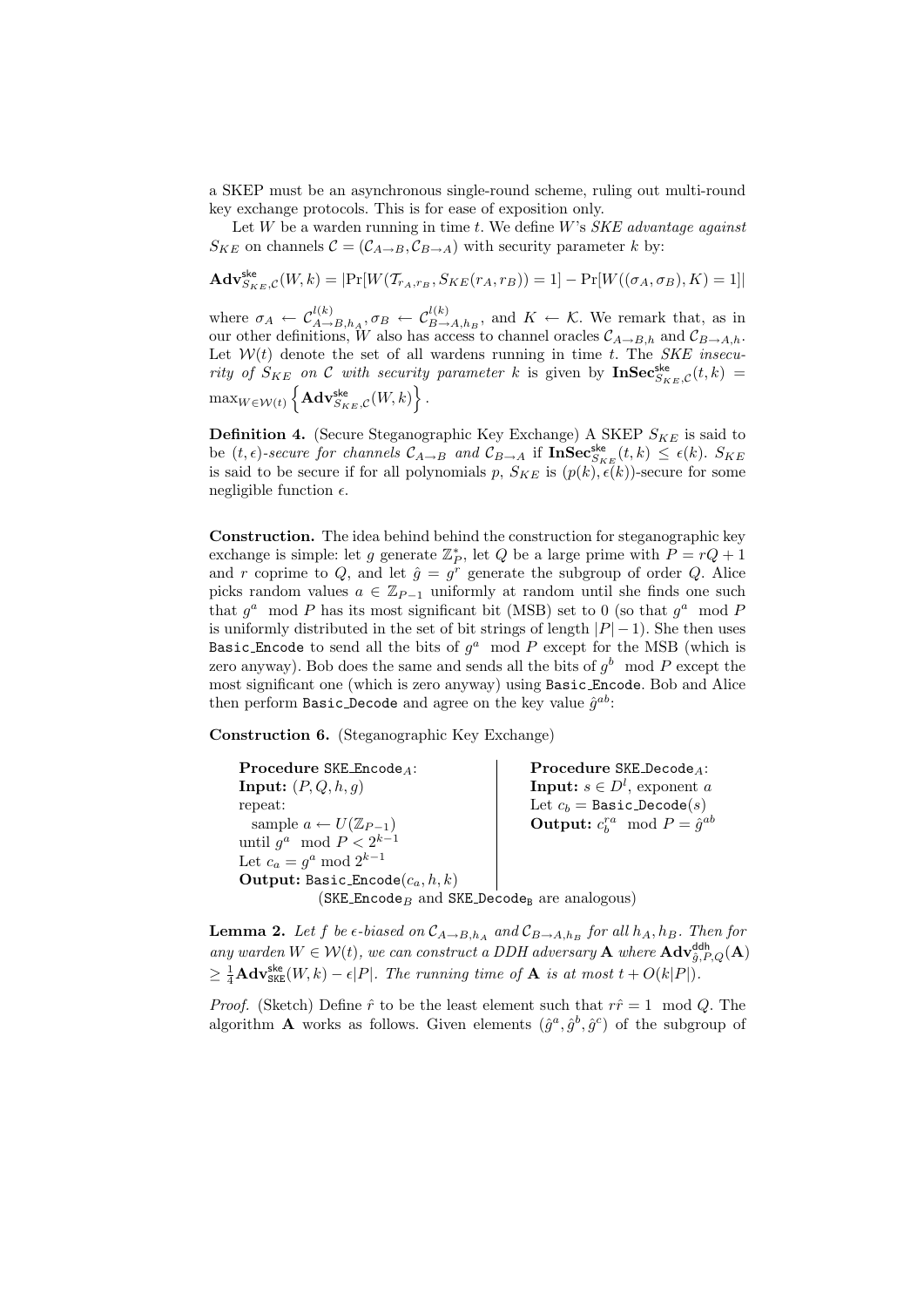order Q, we uniformly choose elements  $k_a, k_b \leftarrow \mathbb{Z}_r$ , and set  $c_a = (\hat{g}^a)^{\hat{r}} g^{k_a Q}$ , and  $c_b = (\hat{g}^b)^{\hat{r}} g^{k_b Q}$ . If  $MSB(c_a) = MSB(c_b) = 0$ , we then return

 $W(\mathtt{Basic\_Encode}(c_a,h_A,k),\mathtt{Basic\_Encode}(c_b,h_B,k), \hat{g}^c),$  otherwise we return  $0.$ Notice that the key computed by SKE Decode would be  $c_a^{rb} = ((\hat{g}^a)^{\hat{r}} g^{k_a Q})^{rb} =$  $(\hat{g}^{ab})^{r\hat{r}}g^{rQk_ab} = \hat{g}^{ab}.$ 

The decrease in  $W$ 's advantage comes from the fact that  $A$  excludes some elements of  $\mathbb{Z}_P^*$  by sampling to get the MSB = 0, but we never exclude more than  $1/2$  of the cases for either  $c_a$  or  $c_b$ . The  $\epsilon |P|$  difference follows from Proposition 2 and the fact that  $c_a$ , $c_b$  are uniformly distributed on  $U_{|P|-1}$ .

**Theorem 3.** If f is  $\epsilon$ -biased on  $\mathcal{C}_{A\to B,h_A}$  and  $\mathcal{C}_{B\to A,h_B}$  for all  $h_A, h_B$ , then

 $\mathbf{InSec}_{\mathtt{SKE},\mathcal{C}}^{\mathsf{ske}}(t,k)\leq 4\epsilon|P|+4\mathbf{InSec}_{\hat{g},P,Q}^{\mathsf{ddh}}(t+O(k|P|)))\;.$ 

### 8 Discussion and Open Problems

Need for a PKI. A potential stumbling block for public-key steganography is the need for a system which allows Alice and Bob to publish public keys for encryption and signatures without raising suspicion. The most likely source of a resolution to this issue is the existence of a global public-key infrastructure which publishes such public keys for every party in any case. In many cases (those modeled by the chosen hiddentext attack), however, it may be Alice who is trying to avoid suspicion while it is Bob who publishes the public key. For example Alice may be a government employee who wishes to leak a story and Bob a newspaper reporter, who may publish his public key daily.

In case Alice and Bob are both trying to avoid suspicion, it may be necessary to perform SKE instead. Even in this case, there is a need for a one-bit "secret channel" which alerts Bob to the fact that Alice is attempting key exchange. However, as long as Bob and Alice assume key exchange is occurring, it is easy to check at completion that it has indeed occurred by using Basic Encode to exchange the messages  $F_K(A, h_A), F_K(B, h_B)$  for F a pseudorandom function.

Stegosystems with backdoors. Suppose we wish to design steganography software which will be used as a black box by many users. Then as long as there is some entropy in the stegosystem of choice, we can use public-key steganography to implement a backdoor into the stegosystem which is provably undetectable via input/output behavior, by using the encoding routine as an oracle for Construction 4, with a fixed hiddentext  $(1^k, \text{ for instance})$ . This will make it possible, with enough intercepted messages, to detect the use of the steganography software. If a total break is desired and the software implements private-key steganography, we can replace  $1^k$  by the user's private key.

Relationship to PKC: Complexity-theoretic implications. In contrast to the private-key results of [7], we are not aware of a general result showing that the existence of any semantically secure public-key cryptosystem implies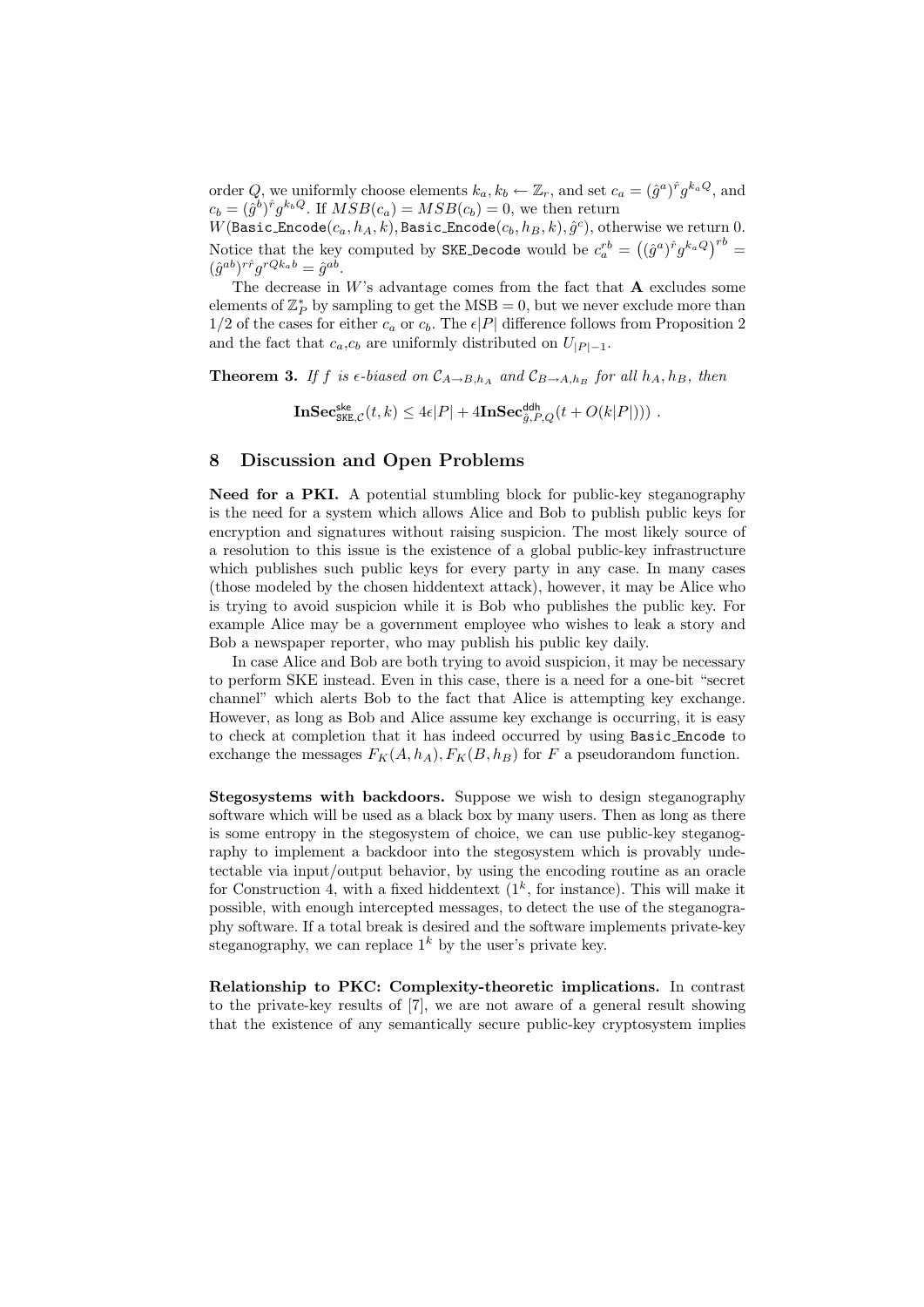the existence of secure public-key steganography. However, our results allow construction of provably secure public-key steganography based on the security of any popular public-key cryptosystem.

Acknowledgements. The authors wish to thank Manuel Blum for his constant support and encouragement. We thank Christian Cachin for his helpful comments on our submitted draft, as well as Adam Bender, Andrew Bortz, Tri Van Le, Ke Yang, and several anonymous CRYPTO and Eurocrypt referees. This material is based upon work partially supported by the National Science Foundation under Grants CCR-0122581 and CCR-0058982 (The Aladdin Center). This work was also partially supported by the Army Research Office (ARO) and the Center for Computer and Communications Security (C3S) at Carnegie Mellon University. The first author is partially supported by a Microsoft Research Fellowship and the second author has been partially supported by a NSF Graduate Research Fellowship and a Siebel Scholarship.

### References

- 1. R. J. Anderson and F. A. P. Petitcolas. On The Limits of Steganography. IEEE Journal of Selected Areas in Communications, 16(4), pages 474-481, 1998.
- 2. M. Backes and C. Cachin. Public-Key Steganography with Active Attacks. Cryptology ePrint Archive, Report 2003/231, November 6, 2003. Available electronically: http://eprint.iacr.org/2003/231.
- 3. M. Bellare and P. Rogaway. Random Oracles are Practical. Computer and Communications Security: Proceedings of ACM CCS 93, pages 62–73, 1993.
- 4. C. Cachin. An Information-Theoretic Model for Steganography. Proceedings of Second International Information Hiding Workshop, Springer LNCS 1525, pages 306-318, 1998.
- 5. S. Craver. On Public-key Steganography in the Presence of an Active Warden. Proceedings of Second International Information Hiding Workshop, Springer LNCS 1525, pages 355-368, 1998.
- 6. J. Hastad, R. Impagliazzo, L. Levin, and M. Luby. A Pseudorandom generator from any one-way function. SIAM Journal of Computing, 28(4), pages 1364-1396, 1999.
- 7. N. J. Hopper, J. Langford, and L. Von Ahn. Provably Secure Steganography. Advances in Cryptology: CRYPTO 2002, Springer LNCS 2442, pages 77-92, 2002.
- 8. T. Mittelholzer. An Information-Theoretic Approach to Steganography and Watermarking. Proceedings of the Third International Information Hiding Workshop, Springer LNCS 1768, pages 1-16, 2000.
- 9. J. A. O'Sullivan, P. Moulin, and J. M. Ettinger. Information-theoretic analysis of Steganography. Proceedings ISIT 98, 1998.
- 10. C. Rackoff and D. Simon. Non-interactive Zero-Knowledge Proof of Knowledge and Chosen Ciphertext Attack. Advances in Cryptology: CRYPTO 91, Springer LNCS 576, pages 433-444, 1992.
- 11. G. J. Simmons. The Prisoner's Problem and the Subliminal Channel. Advances in Cryptology: CRYPTO 83, pages 51-67, 1983.
- 12. T. Van Le. Efficient Proven Secure Public Key Steganography. Cryptology ePrint Archive, Report 2003/156, September 3, 2003. Available electronically: http://eprint.iacr.org/2003/156.
- 13. A. Young and M. Yung. Kleptography: Using Cryptography against Cryptography. Advances in Cryptology: Eurocrypt 97, Springer LNCS 1233, pages 62-74, 1997.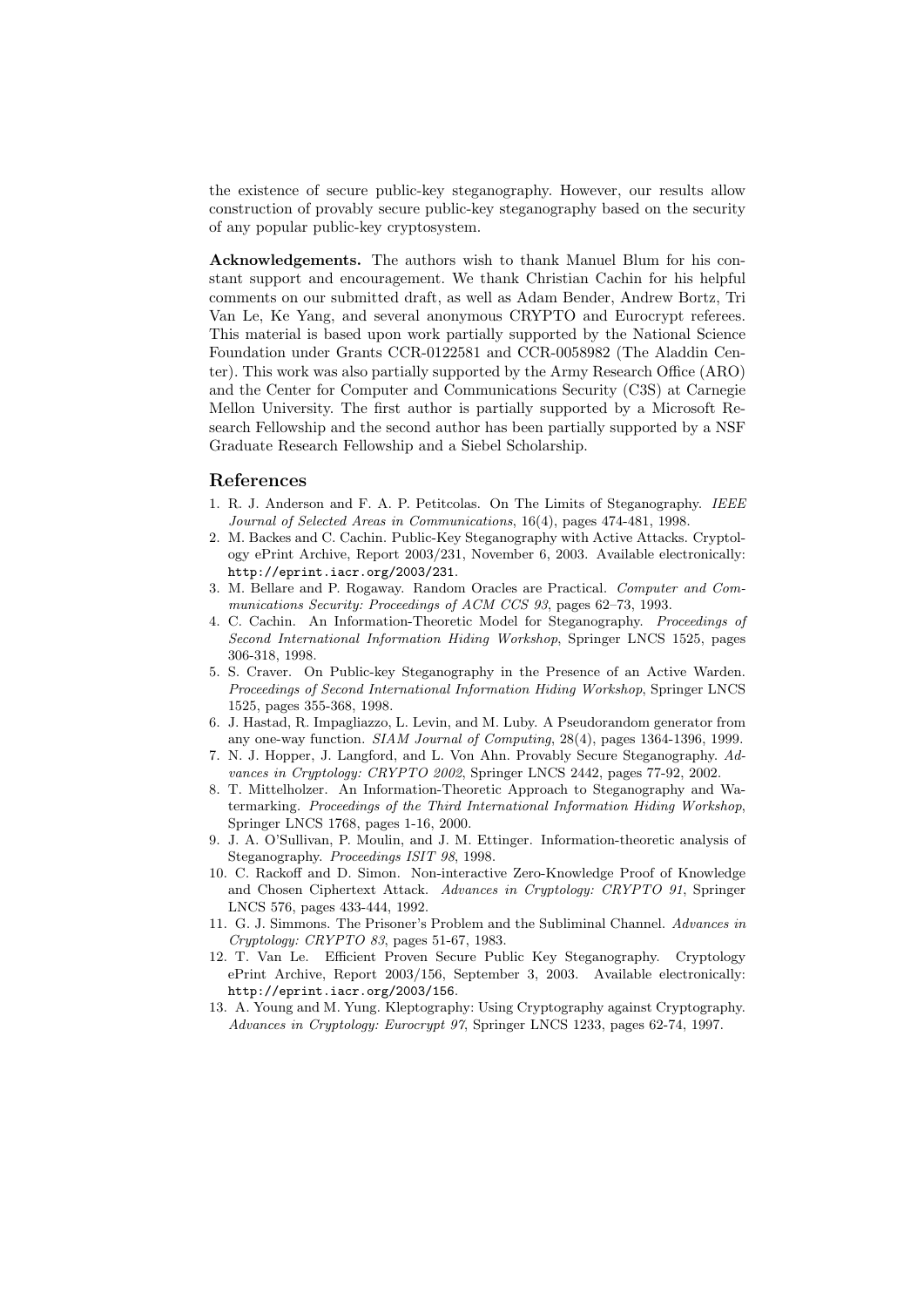14. J. Zollner, H. Federrath, H. Klimant, A. Pftizmann, R. Piotraschke, A. Westfield, G. Wicke, G. Wolf. Modeling the security of steganographic systems. Proceedings of the Second International Information Hiding Workshop, Springer LNCS 1525, pages 344-354, 1998.

### A Proof of Chosen-Stegotext Security

We define the following sequence of hybrid oracle distributions:

- 1.  $P0(b, m, h) = CT_{\text{csa}}$ , the covertext oracle.
- 2.  $P1(b, m, h)$  responds to dec queries as in P0, and responds to enc queries using CSA Encode but with calls to UEncode<sup>G</sup> replaced by calls to Basic Encode.
- 3. P2 $(b, m, h)$  responds to dec queries as in P1, and responds to enc queries using CSA Encode.
- 4. P3 $(b, m, h) = ST_{\text{csa}}$ , the stegotext oracle.

We are given a CSA attacker  $W \in \mathcal{W}(t, q_e, q_d, q_F, q_H, q_{H_1}, q_{H_2}, l)$  and wish to bound his advantage. Notice that  $\mathbf{Adv}^{\text{csa}}_{\text{CSA},\mathcal{C}}(W,k) \leq |\Pr[W^{P0} = 1] - \Pr[W^{P1} =$  $1|| + |Pr[W^{P_1} = 1] - Pr[W^{P_2} = 1|| + |Pr[W^{P_2} = 1] - Pr[W^{P_3} = 1||$  (for ease of notation, we omit the arguments  $\pi_A, \pi_B$  to W). Hence, we can bound the advantage of W by the sum of its advantages in distinguishing the successive hybrids. For hybrids P, Q we let  $\mathbf{Adv}^{P,Q}(W, k) = |\Pr[W^P = 1] - \Pr[W^Q = 1]|$ .

**Lemma 3.** 
$$
\mathbf{Adv}^{\mathsf{PO},\mathsf{P1}}(W,k) \leq q_e \mathbf{In} \mathbf{Sec}_{\Pi}^{\mathsf{ow}}(t',k) + 2^{-k}(q_e^2/2 - q_e/2) + (l + 3q_e k)e
$$

*Proof.* Assume WLOG that  $Pr[W^{P1} = 1] > Pr[W^{P0} = 1]$ . Let  $E_r$  denote the event that, when W queries P1, the random value r never repeats, and let  $E_q$ denote the event that W never makes random oracle queries of the form  $H_1(r)$ or  $H_2(r, *, *)$  for an r used by CSA Encode, and let  $E \equiv E_r \wedge E_q$ .

$$
\Pr[W^{P1} = 1] - \Pr[W^{P0} = 1] = \Pr[W^{P1} = 1|E](1 - \Pr[\overline{E}]) + \Pr[W^{P1} = 1|\overline{E}] \Pr[\overline{E}]
$$

$$
- \Pr[W^{P0} = 1]
$$

$$
= \Pr[\overline{E}] \left( \Pr[W^{P1} = 1|\overline{E}] - \Pr[W^{P1} = 1|E] \right)
$$

$$
+ \left( \Pr[W^{P1} = 1|E] - \Pr[W^{P0} = 1] \right)
$$

$$
\leq \Pr[\overline{E}] + (l + 3q_e k)\epsilon
$$

$$
\leq \Pr[\overline{E_r}] + \Pr[\overline{E_q}] + (l + 3q_e k)\epsilon
$$

$$
\leq 2^{-k} \frac{q_e(q_e - 1)}{2} + \Pr[\overline{E_q}] + (l + 3q_e k)\epsilon
$$

because if r never repeats and W never queries  $H_1(r)$  or  $H_2(r, \ast, \ast)$  for some r used by  $CSA$  Encode, then  $W$  cannot distinguish between the ciphertexts passed to Basic Encode and random bit strings.

It remains to bound  $Pr[\overline{E_q}]$ . Given  $W \in \mathcal{W}(t, q_e, q_d, q_F, q_G, q_{H_1}, q_{H_2}, l)$  we construct a one-way permutation adversary **A** against  $\pi_B$  which is given a value  $\pi_B(x)$  and uses W in an attempt to find x, so that **A** succeeds with probability at least  $(1/q_e) \Pr[\overline{E_q}]$ . **A** picks  $(\pi_A, \pi_A^{-1})$  from  $\Pi_k$  and i uniformly from  $\{1, \ldots, q_e\}$ , and then runs  $W$  answering all its oracle queries as follows: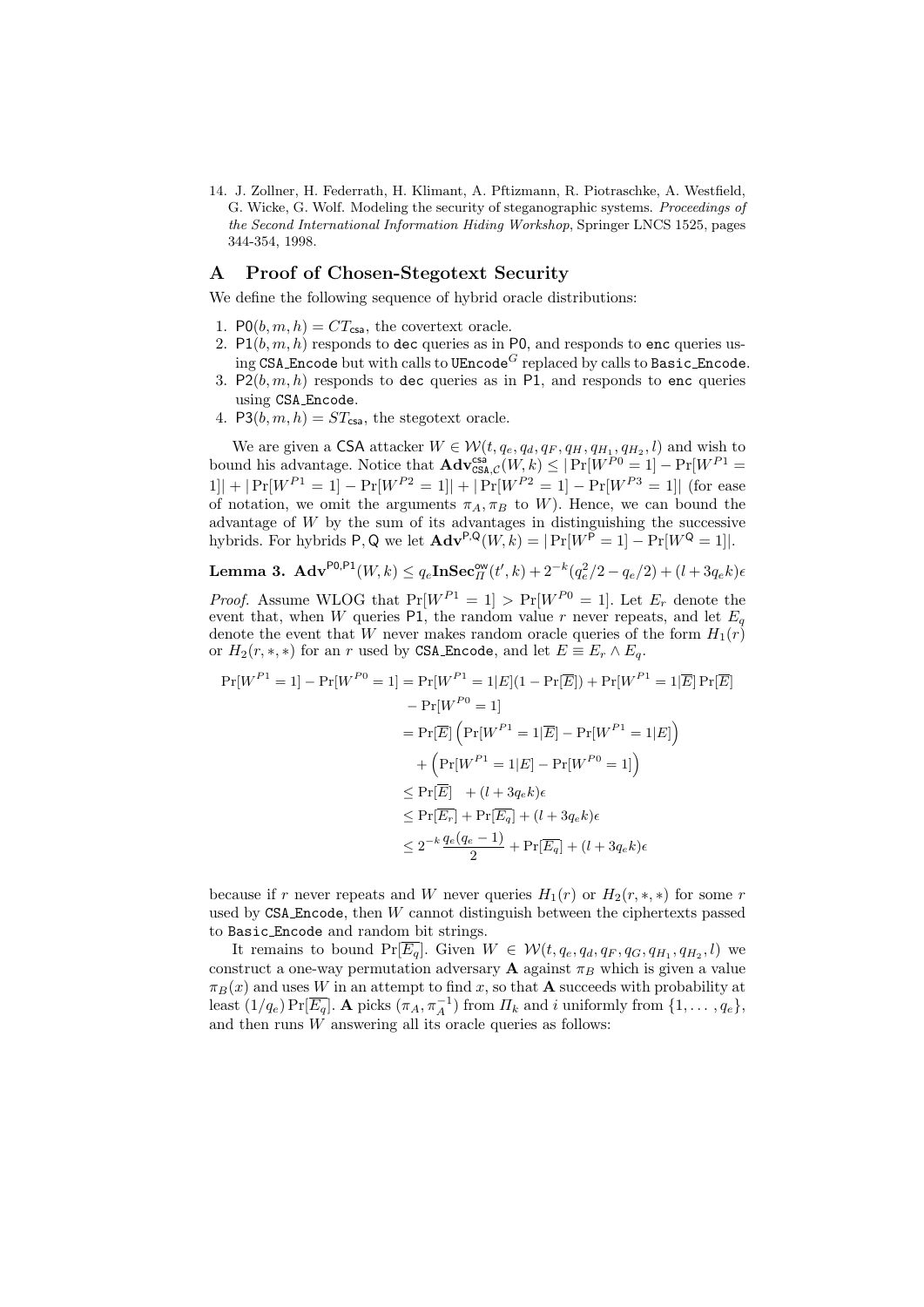- enc queries are answered as follows: on query  $j \neq i$ , respond using CSA Encode but with calls to  $UEncode^G$  replaced by calls to Basic Encode. On the *i*-th query respond with  $s =$  Basic Encode $(\pi_B(x)||e_1||\tau_1, h)$  where  $e_1 =$  $h_1 \oplus (m, \sigma_1)$  and  $h_1, \sigma_1, \tau_1$  are chosen uniformly at random from the set of all strings of the appropriate length  $(|e_1| = |m| + k$  and  $|\tau_1| = k$ , and set  $\phi = \phi \cup \{(s, h)\}.$
- dec queries are answered using  $CT_{\text{csa}}$ .
- Queries to  $G, F, H_1$  and  $H_2$  are answered in the standard manner: if the query has been made before, answer with the same answer, and if the query has not been made before, answer with a uniformly chosen string of the appropriate length. If a query contains a value r for which  $\pi_B(r) = \pi_B(x)$ , halt the simulation and output r.

It should be clear that  $Pr[\mathbf{A}(\pi_B(x)) = x] \ge \frac{1}{q_e}(Pr[\overline{E_q}]).$ 

Lemma 4.  $\mathbf{Adv}^{\mathsf{PL},\mathsf{P2}}(W,k) \leq q_e \mathbf{In} \mathbf{Sec}_{II}^{\mathsf{ow}}(t',k) + 2^{-k}(q_e^2/2 - q_e/2)$ 

*Proof.* Assume WLOG that  $Pr[W^{P2} = 1] > Pr[W^{P1} = 1]$ . Denote by  $E_r$  the event that, when answering queries for  $W$ , the random value  $r$  of CSA Encode never repeats, and by  $E_q$  the event that W never queries  $G(*, r, \pi_B(r)||*, *)$  for some r used by CSA Encode, and let  $E \equiv E_r \wedge E_q$ . Then:

$$
\Pr[W^{P2} = 1] - \Pr[W^{P1} = 1] = (\Pr[W^{P2} = 1|E] \Pr[E] + \Pr[W^{P2} = 1|\overline{E}] \Pr[\overline{E}])
$$

$$
- \Pr[W^{P1} = 1|E] \Pr[E] - \Pr[W^{P1} = 1|\overline{E}] \Pr[\overline{E}]
$$

$$
= \Pr[\overline{E}] (\Pr[W^{P2} = 1|\overline{E}] - \Pr[W^{P1} = 1|\overline{E}])
$$

$$
\leq \Pr[\overline{E}]
$$

$$
\leq 2^{-k} \frac{q_e(q_e - 1)}{2} + \Pr[\overline{E_q}]
$$

Given  $W \in \mathcal{W}(t, q_e, q_d, q_F, q_G, q_{H_1}, q_{H_2}, l)$  we construct a one-way permutation adversary **A** against  $\pi_B$  which is given a value  $\pi_B(x)$  and uses W in an attempt to find x. **A** picks  $(\pi_A, \pi_A^{-1})$  from  $H_k$  and i uniformly from  $\{1, \ldots, q_E\}$ , and then runs  $W$  answering all its oracle queries as follows:

- enc queries are answered as follows: on query  $j \neq i$ , respond using CSA Encode. On the *i*-th query respond with  $s = \text{UEncode}^G(\pi_B(x)||e_1||\tau_1, r_1, h)$  where  $e_1 = h_1 \oplus (m, \sigma_1)$  and  $h_1, \sigma_1, \tau_1, r_1$  are chosen uniformly at random from the set of all strings of the appropriate length  $(|e_1| = |m| + k$  and  $|\tau_1| = k$ ), and set  $\phi = \phi \cup \{(s, h)\}.$
- dec queries are answered using  $CT_{\text{csa}}$ .
- Queries to  $G, F, H_1$  and  $H_2$  are answered in the standard manner: if the query has been made before, answer with the same answer, and if the query has not been made before, answer with a uniformly chosen string of the appropriate length. If a query contains a value r for which  $\pi_B(r) = \pi_B(x)$ , halt the simulation and output  $r$ .

It should be clear that  $Pr[\mathbf{A}(\pi_B(x)) = x] \ge \frac{1}{q_e}(Pr[\overline{E_q}]).$